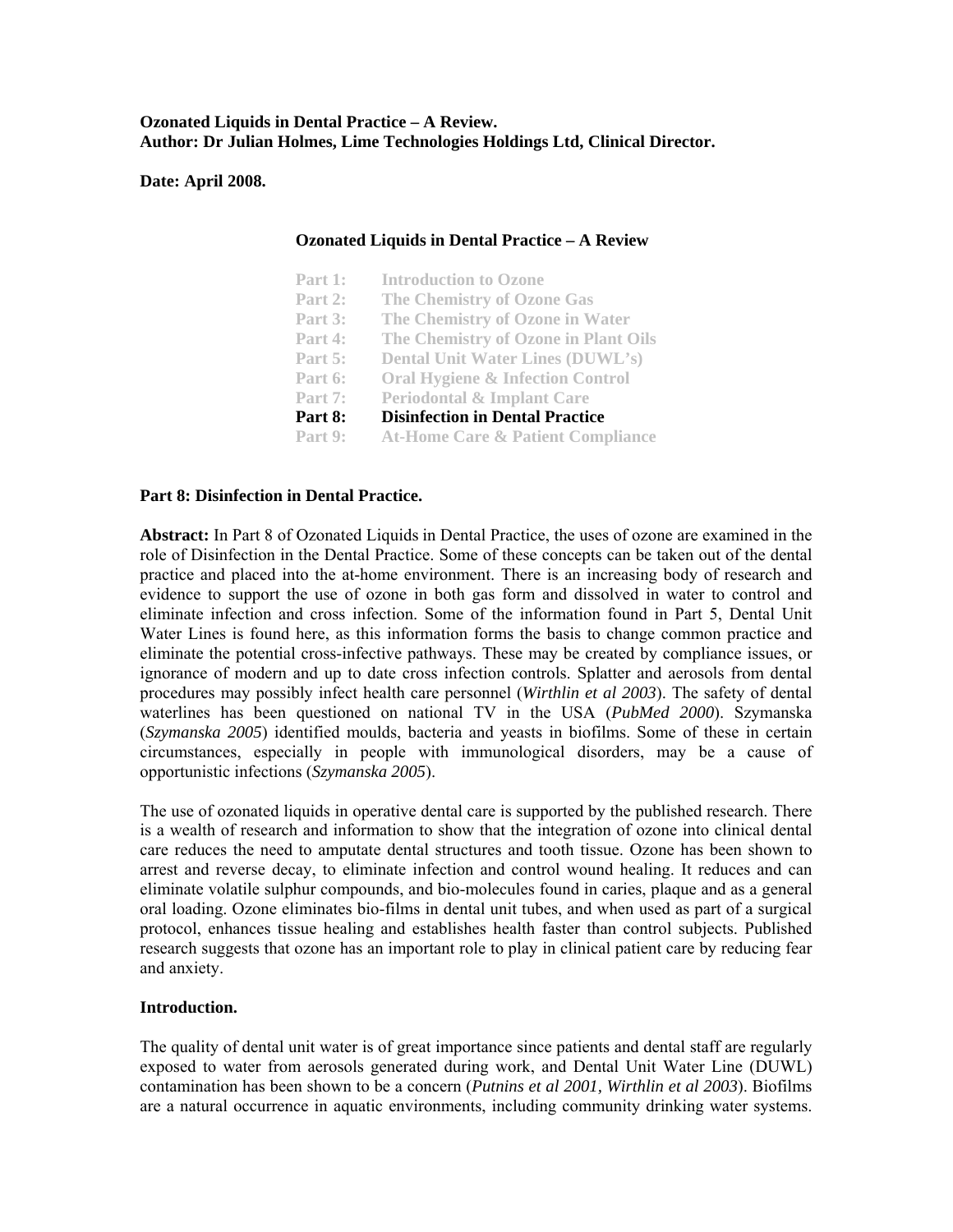The interior of small-diameter tubing in dental unit waterlines are also sites of biofilm formation. The physics of fluid flow dynamics result is a static outer liquid layer covering the inner aspect of the tube or pipe.

Water drawn from the main supply contains a staggering quantity of micro-organisms per ml which is allowable by various laws enacted in each country. These water-born micro-organisms have the potential to cause infection and disease.

For the vast majority of the population, this does not occur due to the concept of 'herd-immunity' - a term used to describe the majority of a population group who are immune or have resistance individual's immune system and their ability to resist infection. to a disease or infectious organism. For a small minority of the population, this is a concern, due to pre-existing health issues and pharmacological agents that can reduce the viability of the

organisms then enter a growth phase and produce exopolysaccharides that coat the organisms in a slime layer. This is the start of the biofilm formation. In the case of the dental unit, water becomes stagnant when not in use. Molecules precipitate from the water onto the interior wall and promote the adherence of planktonic micro-organisms from the water. Once they become sessile (ie, static and fixed in place), the micro-organisms change their phenotype. After adherence, there is a so-called surface-associated lag time, and the

external surface layer of micro-organisms is faster growing and may detach as "swarmer" cells. Detachment of micro-organisms from dental unit biofilm flushed into the oral cavity could Within this biofilm, the micro-organisms can signal one another, transfer nutrients, and exchange genetic material. The insoluble exopolysaccharides shield the micro-organisms from displacement and from penetration by predator organisms, antibiotics, and disinfectants. In many ways, this biofilm is no different to that which forms in the oral cavity and is called plaque. The theoretically infect the patient.

speed and air  $&$  water spray lines in use were 480 and 1,008 endotoxin units (EU)/ml. This was significantly higher than the mean level of 66 EU/ml found in water samples collected from Splatter and aerosols from dental procedures may possibly infect health care personnel (*Wirthlin et al 2003*). DUWL contamination has become a concern to clinical dentistry (*Putnins et al 2001*).In one study, a viability staining technique identified significantly more bacteria in water than could be cultured (*Putnins et al 2001*). The mean LPS levels in water collected from highadjacent clinic sinks (*Putnins et al 2001*). In order to satisfy water regulations and comply with health and safety legislation dentists should institute infection- control measures to maintain the dental unit water at the standard of less than 200 colony-forming units per ml of aerobic bacteria (*Pankhurst 2003*). However, this may be inadequate with groups of immuno-compromised patients.

Bacteria have been around for millions of years, and are not without a trick or two of their own when survival is threatened. The vast majority of anti-microbial products act over a period of time. This window of opportunity is used by micro-organisms to evolve new species, termed 'resistance', to these disinfection products.

Modern health care now faces the problem of bacterial strains which are resistant to a wide variety of products. In a world where the life expectancy has been lengthened by pharmaceuticals, micro-organisms are now faced with the ultimate choice of host. The micro-organisms' host is beset with immunological conditions that lower the innate immune system's ability to contain and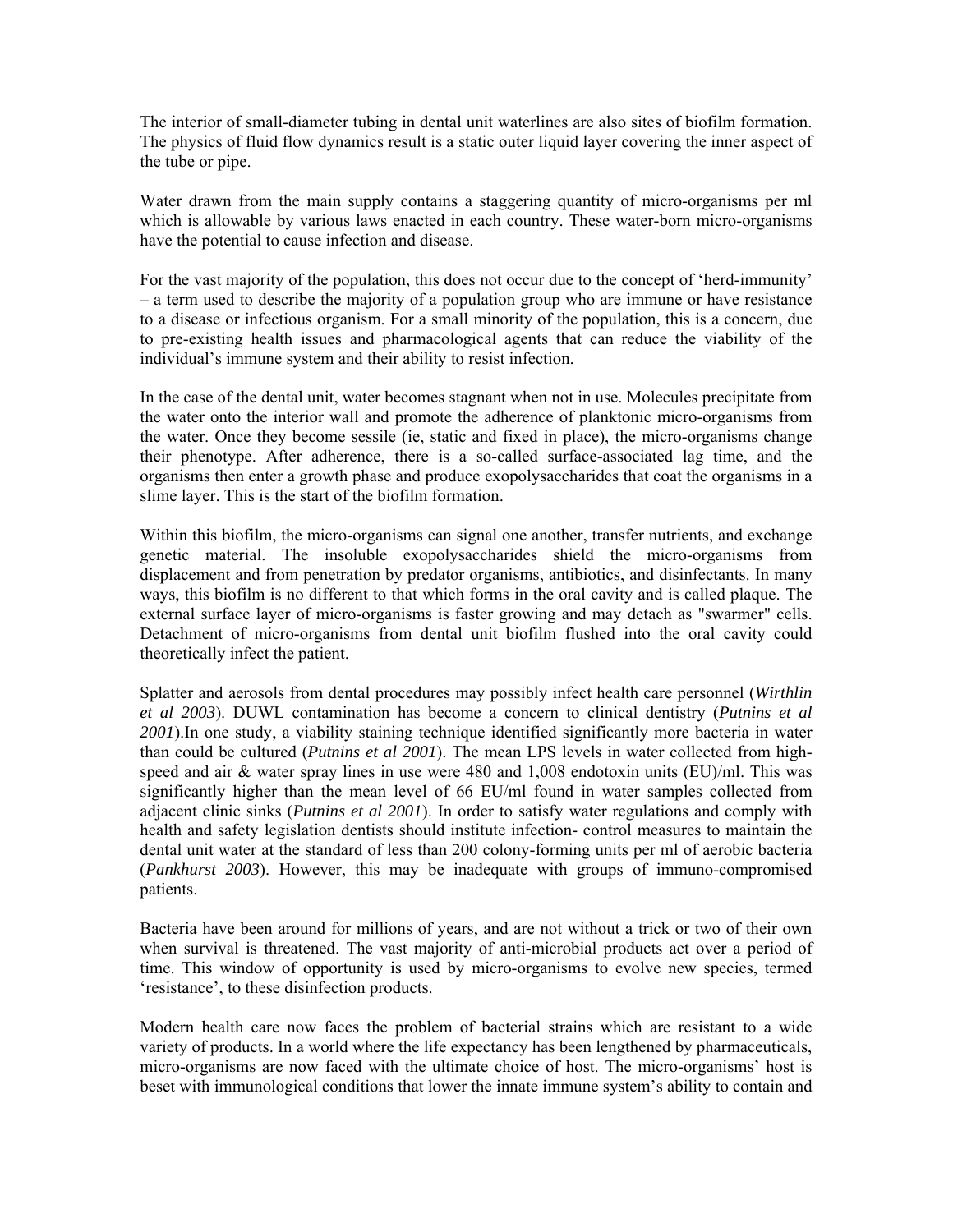repel infection. It is an era of opportunistic infection, and as their hosts tend to live in crowded surroundings, conditions are perfect for micro-organism evolution, cross-infection and survival.

Shorman et al (Al Shorman et al 2003) discussed that Pseudomonas aeruginosa found in DUWL's DUWL's are ideal environments for the growth of micro-organisms entering dental units from the municipal water supply (*Barbeau 2000*) and from previously treated patients (*Montebugnoli et al, 2004*). Very few cases of cross-infection have been linked directly to contamination in DUWL's, but in an era of sociological changes, this risk has grown proportionally (*Szymanska 2005*). Al in Belfast Dental School could be a risk for immuno-compromised adults and cystic fibrosis children for example.

# **Microbiological Studies of DUWL.**

time results in the proliferation of the biofilm and colony forming units (CFU's). Overall, the highest counts ( $log(10)$  count CFU ml  $(-1)$ ) were found at the beginning of the working day (1.38  $+/-$  1.05), and the lowest counts after flushing for 2 min (1.10  $+/-$  1.03). An increase in the number of CFU's were seen again at midday  $(1.15 +/- 1.04)$  (P < 0.05). A Jordanian study (*Al-Hiyasat et al 2007*) illustrated that stasis in DUWL's during non-working

Citromyces spp., Geotrichum candidum, Penicillium aspergilliforme, Penicillium pusillum, Penicillium turolense, Sclerotium sclerotiorum: yeast-like fungi: Candida albicans, Candida Various studies have looked at DUWL's to categorise the microbiological flora involved in the formation of biofilms. Szymanska (*Szymanska 2005*) identified moulds: Aspergillus amstelodami, Aspergillus fumigatus, Aspergillus spp. from Aspergillus glaucus group, Aspergillus repens, curvata and other yeasts in a Polish study. Some of them, in certain circumstances and especially in people with immunological disorders, may be a cause of opportunistic infections.

prosthodontics were examined in the Jordanian study. Al-Hiyasat et al detected P. aeruginosa in 6.7*%* (26/30) of the dental units at the beginning of the working day, and in 73.3% (22/30) after 8 In Ireland, Al Shorman *et al* (*Al Shorman et al 2003*) and in Jordan Al-Hiyasat *et al*, (*Al-Hiyasat et al, 2007*) evaluated the extent of Pseudomonas aeruginosa contamination of DUWL's at Dental Teaching Centres. Dental units from clinics in conservative dentistry, periodontology, and 2 min of flushing and at midday. Conservative dentistry units had the highest counts, followed by periodontology and prosthodontics (P < 0.05). Al Shorman et al (*Al Shorman et al 2003*) showed a reduction in the total volume count (TVC) of water from the control unit from 2.3 x 104 (week 1) and 3.4 x 104 CFU/mL after 2 weeks of installation. The primary coloniser was identified (API 20 NE kit) as pure P aeruginosa.

et al 2004) discussed direct person-to-person transmission of periodontal bacteria through saliva. Dental units have been demonstrated to retract saliva from patients under treatment and to release O'Donnell *et al* (*O'Donnell et al 2006*) found the most common bacterial species cultured from the mains water were Micrococcus luteus and Sphingomonas spp., respectively, the latter of which are known opportunistic pathogens. Montebugnoli *et al* in their 2004 paper (*Montebugnoli*  it into the mouths of subjects undergoing the next operation.

suggest that dental units have the potential to transmit periodontal pathogens between patients. A polymerase chain reaction-based method was used to investigate periodontal pathogenic bacteria inside DUWL's. The presence of DNA of Actinobacillus actinomycetemcomitans, Porphyromonas gingivalis, Prevotella intermedia, Bacteroides forsythus, Treponema denticola was examined, and positive samples of Prevotella intermedia DNA found. These findings clearly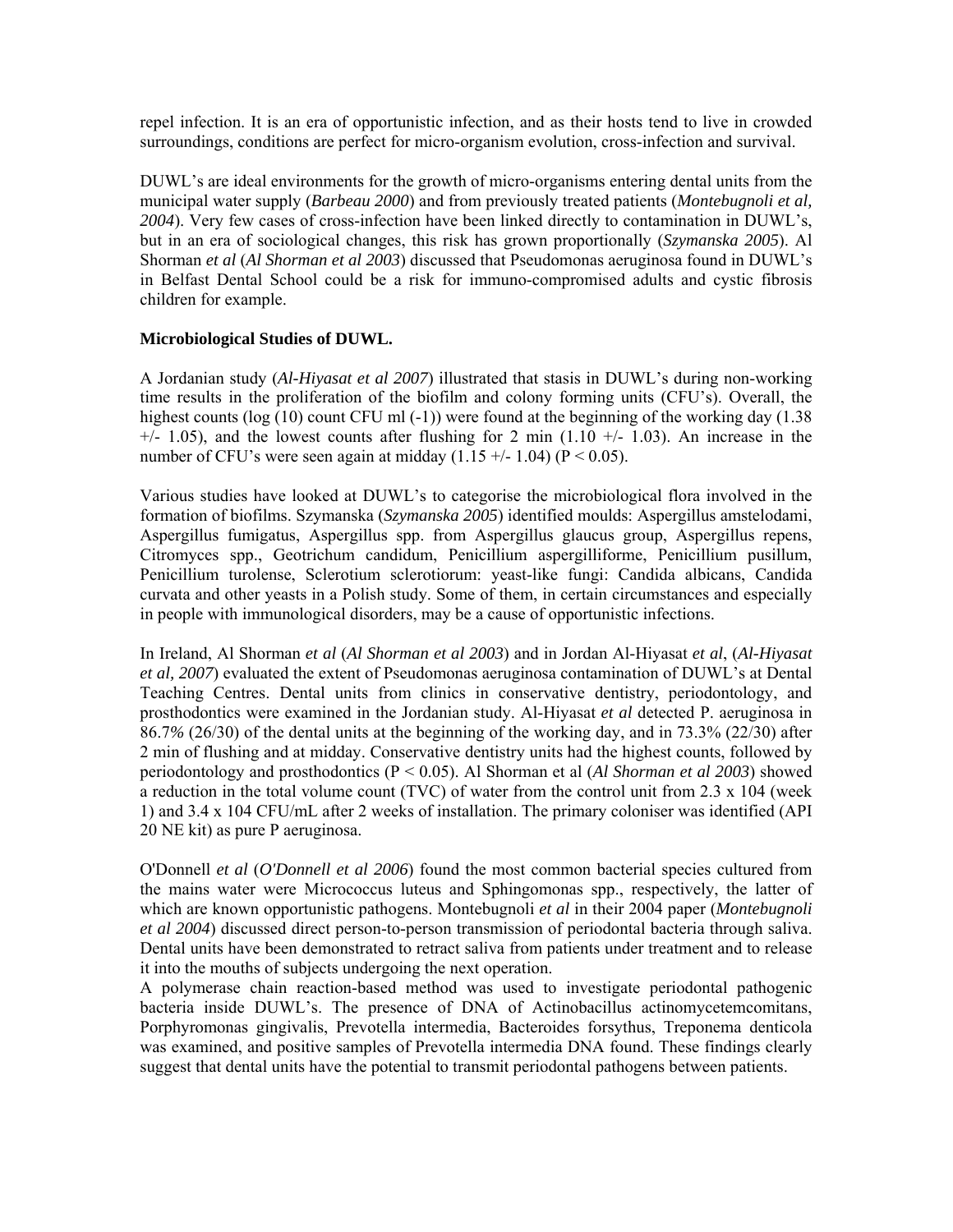Porteous *et al* (*Porteous et al 2004*) found non-tuberculosis mycobacteria in DUWL at a hospital dentistry clinic where immuno-compromised patients are seen. Mycobacterium simiae was isolated from one of the four pre-treatment samples and from two of the four post-treatment samples. Mycobacterium mucogenicum was isolated from one of the four post-treatment samples.

# **Microbiological Studies of Turbine and 3-in-1 Spray.**

the water flowing from a high-speed hand piece of a dental unit and in the air contained in the bio-aerosol formed during dental conservative treatment. The air was collected in the space between the patient and dentist. The study was conducted on 25 operative units and had two A study in 2005 by Szymanska (*Szymanska 2005*) examined bacterial endotoxin concentration in stages: before application of a DUWL disinfectant and after a 2-week application of disinfection procedure.

application of waterline decontamination procedure. The research showed that the mean concentration of bacterial endotoxin in the water flowing from high-speed hand pieces was significantly reduced after the use of a disinfectant. The mean concentration of bacterial endotoxin in the air was similar at both stages - before and after

The study showed that in dental air-water aerosol, water is the main source of bacterial endotoxin contaminating the aerosol during the work with dental hand pieces.

 Japan, Kohno *et al* (*Kohno et al 2004*) found that the mean viable bacteria count was 910 -/+ In 190 CFU/ml at the end of dental hand pieces, and 521 -/+ 116 CFU/ml at the end of three-way syringes.

### **Contamination of DUWL with Cleaning Fluid Residue and Resin Bonding Issues.**

In response to concerns of bacterial biofilm colonization of DUWL, a wide range of commercial intermittent and continuous chemical treatments for DUWL have been developed and marketed. Roberts et al (*Roberts et al 2000*) researched the possible effect of continuous chemical treatment regimens on dentin-bonding agents. Four proposed antimicrobial agents for use in DUWL on dentin bond strength were examined. The authors used a fifth-generation dentin-bonding agent to bond composite cylinders to molar dentin surfaces. They then used selected antimicrobial agents as rinsing agents after conditioning.

treatment regimens of a diluted mouth rinse and chlorhexidine significantly reduced dentin bond strength compared with sodium hypochlorite and citric acid regimens. The clinical implications The composite cylinders were shear tested, and their fracture strengths were compared statistically. All proposed antimicrobial agents reduced dentin bond strength. Proposed waterline of this 2000 research were that DUWL antimicrobial agents may adversely affect dentin bonding strength.

water or water from a municipal source (*Knight et al 2001*). The clinical implication is that UWL disinfected using a diluted mouthwash solution may be used while bonding resin-based D A 2001 study showed there was no significant difference in shear bond strengths of resin-based composite to tooth structure when rinsed with distilled water mixed with mouthwash, distilled composite to either enamel or dentin. However dental mouth wash is not a particularly good sterilizing medium.

enamel (*Taylor-Hardy et al 2001*). This study evaluated the effects of chemical biocides used to Another 2001 study suggested that DUWL biocides may adversely affect adhesion of resin to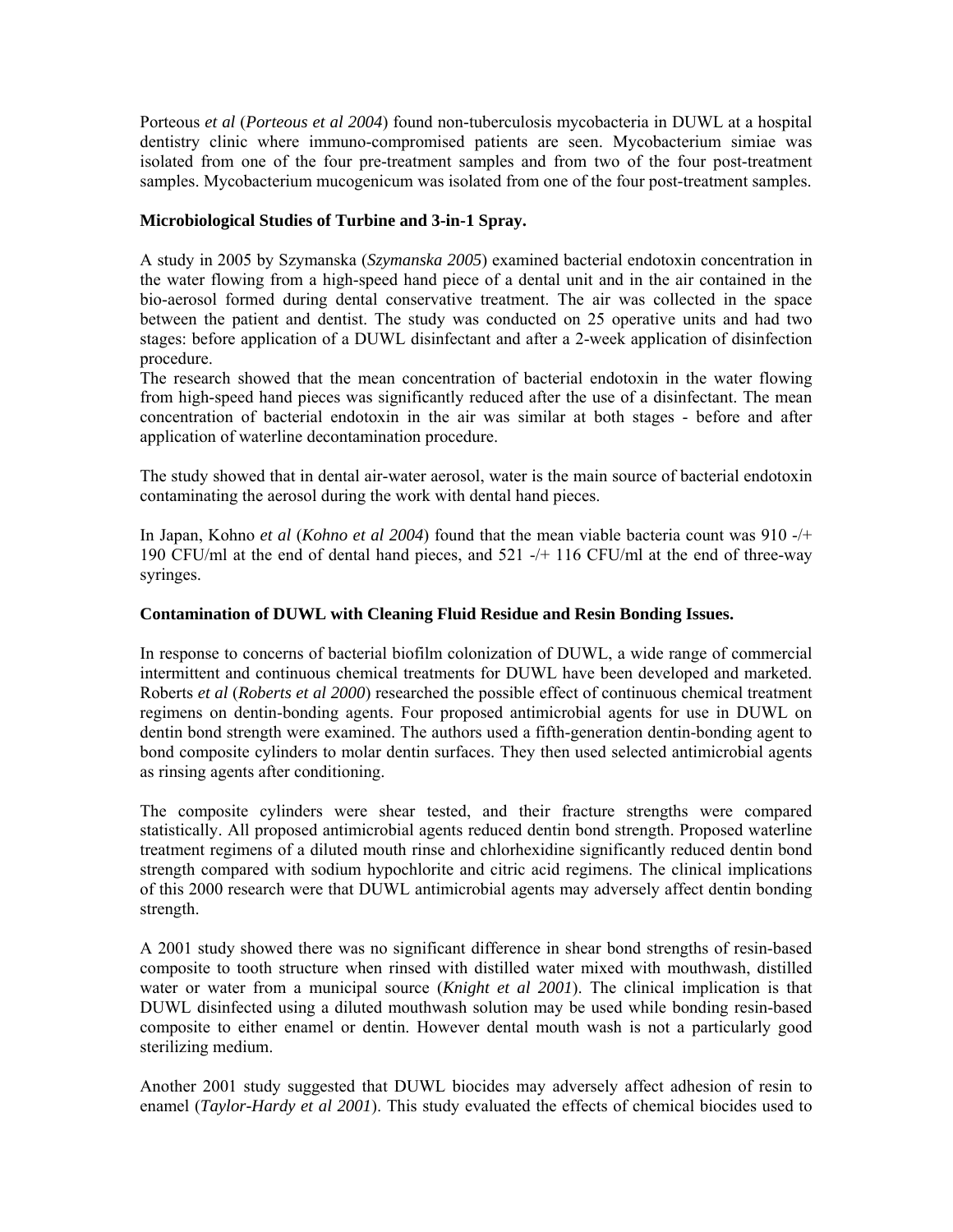control dental unit waterline biofilm on the bond strength of resin to enamel. Sixty bovine teeth were randomly assigned to six treatment groups. One-way ANOVA revealed a significant difference in means  $(p < 0.001)$  and Tukey's multiple range test indicated that three of the experimental groups had significantly lower mean shear bond strengths than the control ( $p <$ 0.05).

and dental hard tissues. A 2004 study examined the effects of biocide contamination of DUWL (*von Fraunhofer et al 2004*). In their closing discussion, they comment on the varying reports on the effects of such agents on the bond strength of restorative dental materials and, particularly, between these agents

Failure of the enamel-resin bond can lead to marginal micro-leakage around the periphery of the restoration. Failure of this margins results in staining – the ingress of diet-related chromogenic organic molecules, establishment of the acid-niche environment, and eventual failure of the restorative care.

application onwards, points to the use of ozone as the DUWL sterilisation method of choice and state-of-the-art. Con-current studies have shown that ozone does not interfere with dental material The outstanding results of the Al Shorman *et al* (*Al Shorman et al 2003*) paper, where the bacterial count of samples collected showed a bacterial reduction from 5.2\*103 CFU/ml before treatment to 300 CFU/ml after the first  $O_3$  application and then to 0 CFU/ml after the second bond strengths or material retention (*Campbell et al 2003* and *Abu-Naba'a et al 2004*).

conventional teaching with regards to cavity preparation and dentine bonding protocols. The results from the Holmes study at 6-months showed that ozone treatment returned *alpha* scores on The findings from the Campbell *et al* (*Campbell et al 2003*) study were illustrated in the Holmes study (*Holmes 2004*) where these bonding issues were further examined. After ozone treatment, resin bonding was carried out over *soft, previously-infected dentine*. This flies in the face to all the UHPS criteria for all restorations placed in this way. It is argued that the incorporation of ozone into a dental unit will have a major impact on the standard of care delivered by a dentist with either limited investment in instrumentation, or those of mediocre skills.

# **Implications in Dental Surgery Wound Healing.**

DUWL's was discussed with relation to surgery. As it was not possible to reduce the CFU count to zero, the authors concluded that the presence of high heterotrophic bacterial counts, sloughing biofilm, and high LPS levels posed a real risk to periodontal wound healing biology. This can be widened to include *any* form of dental surgery from tooth removal, to implant placement. Most In the Putnins *et al* (*Putnins et al 2001*) paper in 2001, the role of the infective biofilm in dental practices in the western world use sterile saline, but it other areas of the world this is not available for routine use. The incorporation of ozone would of course revolutionise not only the pre- and post- surgical aspects, but the surgical process itself. Ozone is known to encourage wound healing as well as control opportunistic infection (*Bocci 1994*).

# **Solutions to the Infective Biofilm.**

effectiveness of American Dental Association (ADA) recommended approaches for reducing UWL contamination were investigated using newly installed dental units. Over a 2-month D period, the authors studied independent water reservoirs, a sodium hypochlorite disinfection regimen, daily draining and purging of DUWL's and point-of-use filters by assessing microbial In a study from the United States of America in 1997 (*Murdoch-Kinch et al 1997*) the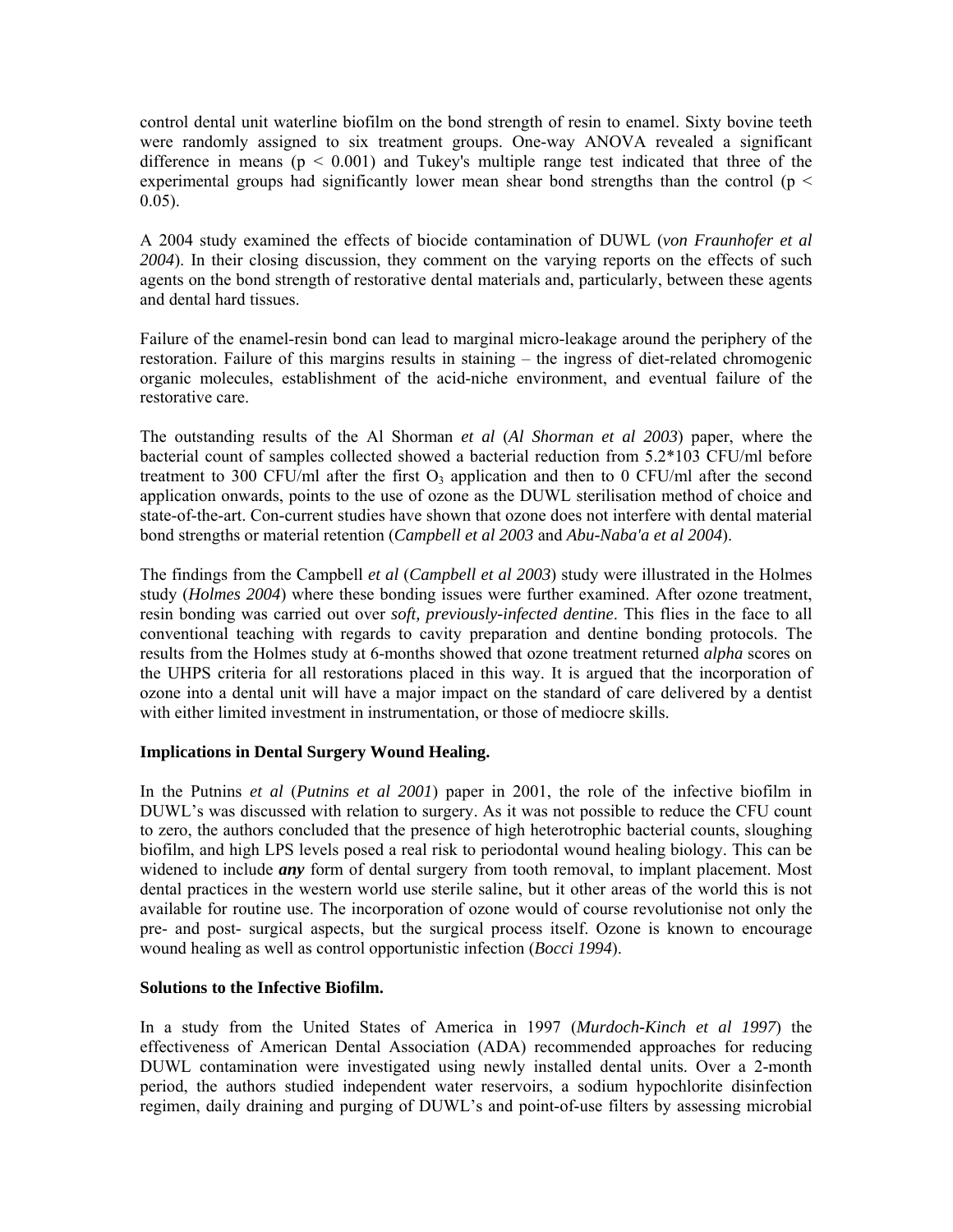contamination and biofilm development using scanning electron microscopy. The findings demonstrate that DUWL contamination can be controlled when dental personnel use available technologies and adhere to recommended maintenance protocols. However, employee compliance with instructions is an issue, in the same way the dental profession whinge about patient compliance to oral hygiene instructions and dietary advice.

In Jordan, Al-Hiyasat *et al*, (*Al-Hiyasat et al 2007*) found that flushing the dental unit for 2 minutes significantly reduced the counts of P. aeruginosa, but flushing with infected water is not going to eliminate the biofilm, nor will it reduce the CFU count to zero.

Another study from the USA in 2002 (*Cobb et al 2002*) concluded that after four minutes of produced a statistically significant reduction in planktonic bacteria at each time interval compared to the baseline and between each successive time interval. However, the level of CFU's after four continuous flushing (the current ADA recommendation), all waterlines still harboured CFU levels that exceed current ADA recommendations. Cobb *et al* concluded that water flushing of DUWL's minutes of continuous water flushing still exceeded the current ADA recommendations for acceptable levels of micro-organisms.

comparison with other products, and is not a strong irritant. These authors concluded that ontrolling DUWL biofilm would have beneficial effects on nosocomial infections. c Wirthlin *et al* (*Wirthlin et al 2003*) in their 2003 paper showed that chlorine dioxide waterline cleaners are effective in decontaminating DUWL biofilms. Chlorine dioxide has advantages over other chlorine products: it does not form carcinogenic compounds, has a long shelf-life in

experimental dental plaque was exposed to ozonated water, the number of viable S. mutans remarkably decreased. These researchers noted that ozonated water strongly inhibited the A study published by Nagayoshi, Fukuizumi *et al* (*Nagayoshi, Fukuizumi et al 2004*) examined the effect of ozonated water on oral micro-organisms and dental plaque. Almost no microorganisms were detected after being treated with ozonated water (4 mg/l) for 10 s. When the accumulation of experimental dental plaque in vitro. After the dental plaque samples from human subjects were exposed to ozonated water in vitro, almost no viable bacterial cells were detected. These results suggest that ozonated water should be useful in reducing the infections caused by oral micro-organisms in dental plaque.

mutans invading dentinal tubules significantly decreased. These researchers concluded that used with ultrasonic instrumentation, ozonated water application may be useful for endodontic therapy. A further study by Nagayoshi, Kitamura, *et al* (*Nagayoshi, Kitamura, et al 2004*) examined the effect of ozonated water against Enterococcus faecalis and Streptococcus mutans infections in vitro in bovine dentin. After irrigation with ozonated water, the viability of E. faecalis and S.

with minimal effort by dental staff (Montebugnoli et al 2004). Porteous et al urged dental Kohno *et al* in 2004 (*Kohno et al 2004*) published their results that indicated acidic electrolyzed water could be applied as an appropriate measure against bacterial contamination of the DUWL. Montebugnoli L *et al* concluded in their 2004 paper that dental manufacturers should be invited to design dental units that incorporate automated devices to disinfect DUWL's between patients practitioners in 2004 (*Porteous et al 2004*) to understand the limitations of available DUWL treatments, and to consider the use of sterile water for non-surgical, as well as surgical, treatment of immuno-compromised patients to reduce the risk of cross infection.

In 2005, Szymanska (*Szymanska 2005*) concluded that the application of a disinfection product containing hydrogen peroxide caused a significant decrease both in the number of total fungi and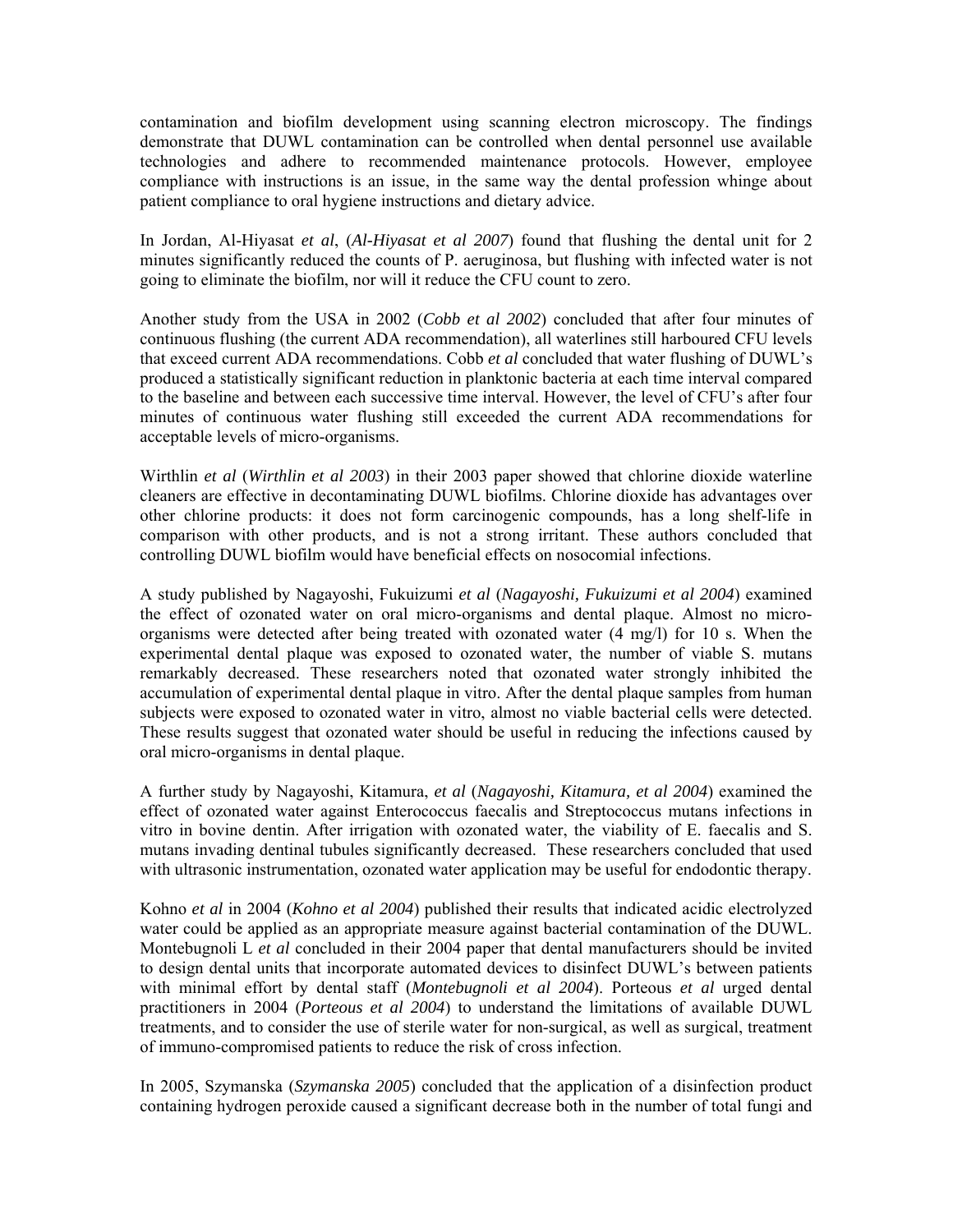individual fungal species. This confirmed his assertion that hydrogen peroxide was effective for fungal decontamination of DUWL's. In another paper from 2005 titled '*Microbiological Studies f Turbine Spray*', Szymanska commented that the application of a user-friendly water *o* disinfectant to significantly decrease endotoxin concentration in the aerosol is one of recommended methods to reduce health risk.

O'Donnell *et al* (*O'Donnell et al 2006*) discussed a Water Management System, described as 'an integrated and automated DUW cleaning system'. This was investigated over a 12-month period. The system uses hydrogen peroxide- and silver ion-containing disinfectants in a once-weekly disinfection protocol.

system. The use of  $O_3$  mushroomed until the inter-war periods, when the advent of cheap chlorine saw the use of  $O_3$  decline. The pharmaceutical industry began to flood the market with the wide Ozone has been used for purification of water due to its efficiency and lack of side effects. It has been used in the medical profession since the late 19th Century to treat infections and aid wound healing. In the 1920's Dr Edwin Parr, a Swiss dentist started, to use  $O_3$  as part of his disinfection variety of anti-microbials we know today.

product resistant. The micro-organisms' host is beset with immunological conditions that lower the innate immune system's ability to contain and repel infection. And there is a trend to The vast majority of anti-microbial products act to kill micro-organisms over a period of time. This window of opportunity is used by bacteria to evolve resistance to these disinfection products, and modern health care now faces the problem of bacterial strains which are multipleincreased life span that requires pharmaceutical products for continued survival. The risk of cross-infection into this group of the population cannot be over looked.

Looked at in terms of: '*What is the perfect anti-microbial agent?*' ozone would seem to fit the required profile. Ozone acts instantly, by oxidising bacteria, fungi, viruses, prions, and their effluent bio-molecules. Micro-organisms cannot evolve fast enough to develop resistance to  $O_3$ , so it remains the 'perfect' disinfection and sterilisation product to use.

However,  $O_3$  is not without its own issues. From a physical property perspective,  $O_3$  is a very unstable gas, and has to be manufactured at the point of use. The equipment to deliver  $O_3$  has an associated cost. But it is a one-time investment that is still more economical than disinfectant use.

Ozone leaves no biocidal traces so the risk of contamination in bonding procedures is removed. The potential health risk with free  $O_3$  in the oral cavity and the work place must be addressed, and this would be carried out as part of the risk assessment and design of the ozone system integrated into the dental unit.

lower high CFU levels or eliminate the DUWL biofilm. Not surprising, CFU values after  $O<sub>3</sub>$ treatment of excess 10,000 CFU were reported. In an early paper from 2002 (*Cardon et al 2002*) Cardon BE *et al* concluded that an ozonation system evaluated appeared to have no long-term benefit on DUWL biofilm control. However on closer reading, the concentration of  $O_3$  used, 0.01 to 0.06 ppm, would not have been sufficient to

then to 0 CFU/ml after the second application onwards. The authors commented on how low the concentration could be lowered and retain efficacy. Puttaiah and Lin (*Puttaiah and Lin 2006*) in Al Shorman *et al (Al Shorman et al 2002*) used  $O_3$  at a concentration of 2100 ppm bubbled into 1 litre of water over a 10-minute time period.  $O_3$  formed from dry air resulted in a bacterial reduction from 5.2\*103 CFU/ml before treatment to 300 CFU/ml after the first  $O_3$  application and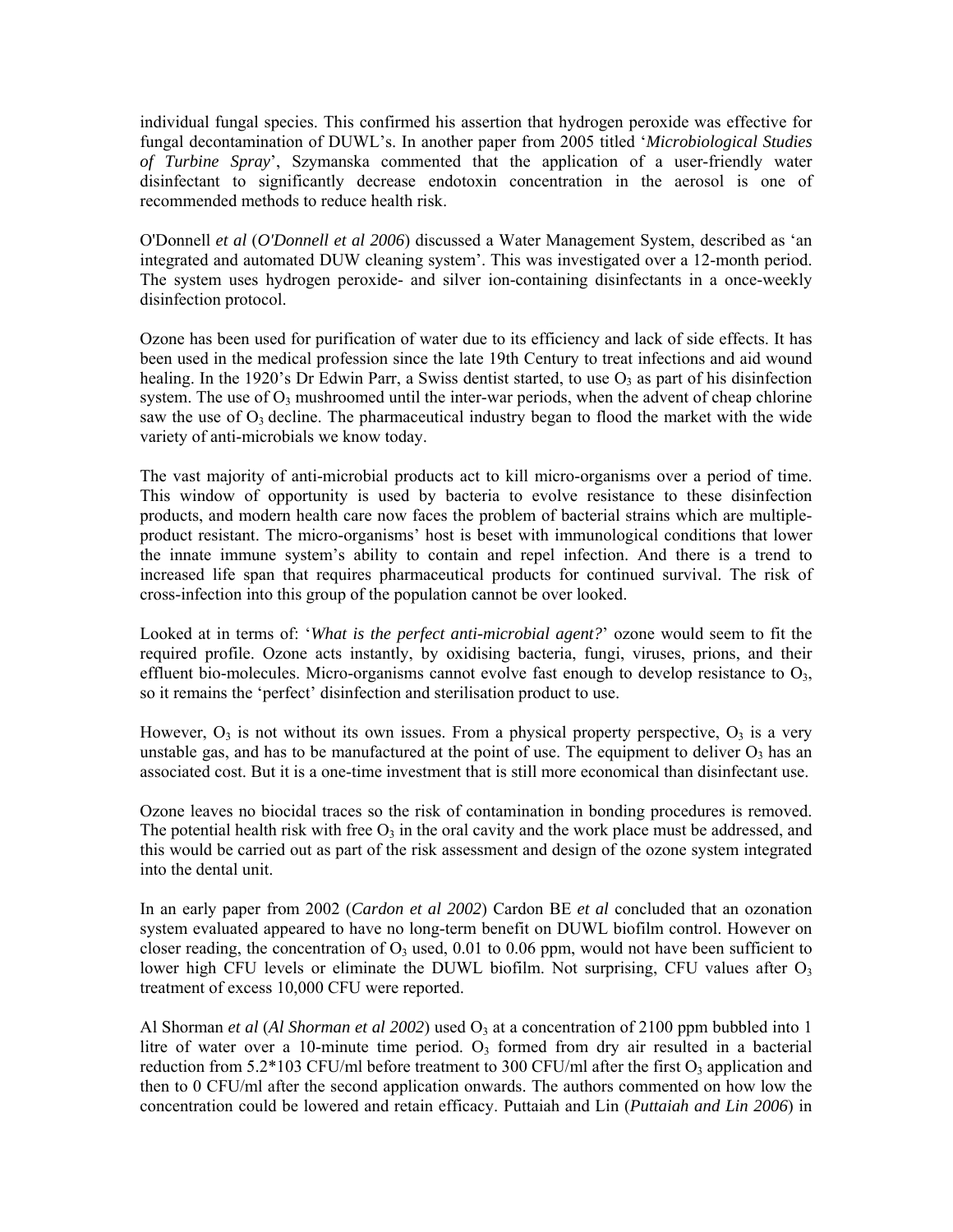an IADR abstract published in 2006 used 0.8 ppm of ozonated water as irrigant. At the end of week four all Units showed counts  $> 500$  cfu/mL. They concluded that an initial cleaning with 60 ppm ClO2 and use of 0.8 ppm  $O_3$  mixed in water as irrigant controlled contamination up to 30 days.

In a follow-up study in 2003, Al Shorman *et al* (*Al Shorman et al 2003*) compared hydrogen peroxide and  $O_3$  DUWL decontamination. Hydrogen peroxide continuously produced water with a Total Viability Count (TVC) of less than 100 CFU/mL. The TVC of water from the control unit was 2.3 x 104 and 3.4 x 104 CFU/mL after 1 and 2 weeks of installation. After the first  $O_3$ treatment the TVC was reduced to 60 CFU/mL and rose to 3.9 x 104 CFU/mL after a week with few Pseudomonas colonies. After two weeks, TVC was 2.8 x 103CFU/mL CFU/mL and became 0 CFU/mL after the treatment. Repeated sampling of the unit for 9 weeks showed 0 CFU/mL. Flushing with water could not maintain a CFU or TVC value within acceptable potable water standards (200 CFU).

spectroscopy was used to determine the nature and extent of the oxidation of biomolecules present in carious dentine, plaque and saliva. Experimental samples were treated with ozonated (2 In 2007, Shenberg *et al* (*Shenberg et al 2007*) showed ozone is extremely reactive towards selected carious dentine biomolecules, and such reactions are likely to be of relevance to its reported microbiocidal activity. High resolution proton (1H) nuclear magnetic resonance (NMR) ppm) water. The Shenberg *et al* results mirrored previous studies (*Holmes 2003* and *Holmes 2003*) where ozonated water showed marked reductions in volatile sulphur compounds. In these earlier studies, the Halimeter, a volatile sulphur detection system, was used. In the Shenberg 1H NMR study, ozone dissolved in water was shown to attack:

- a-D-glucose, giving rise to formate as it's by-product
- pyruvate with acetate and CO2 via an oxidative decarboxylation process
- transformed to their corresponding primary oxidation products, cystine and methionine sulphoxide respectively • amino acid volatile sulphur compound precursors cysteine and methionine were oxidatively

These results are similar to the published 1H NMR studies from previous years where carious tissue samples were treated with ozone. The Shenberg study shows that ozone dissolved in water has the ability to denature bio-molecules seen in active decay and also found in oral saliva.

# **The Use of Ozone to Sterilise and Clean Air Supplies.**

system come from the London Underground in the United Kingdom. Here, the subterranean portions of the railway network were supplied with fresh air that had been ozone treated (Betjeman 1972). It is known that usage of ozone-oxygen mixture is effective to eliminate pyogenic flora, tuberculosis agent, diphtheria and gas gangrene (*Apsatarov 1994, Vasil'ev &*  Ozone has been used to clean and sanitise air for over 100 years. The first reports of a public *Markov 1992*) for example. The high performance of an ozone-oxygen mixture and its effect on Mycobacteria Tuberculosis has been published in the late 1990's (*Priymak et al 1991, Belyanin et al 1997*).

One published study (Fig 8.01) from the USA illustrated how ozone-treated air could control cross-infection amongst school children and their teachers. Published in 'Report to National Warm Air, Heating and Ventilating Association', James Steward, MD, the Director of Hygiene &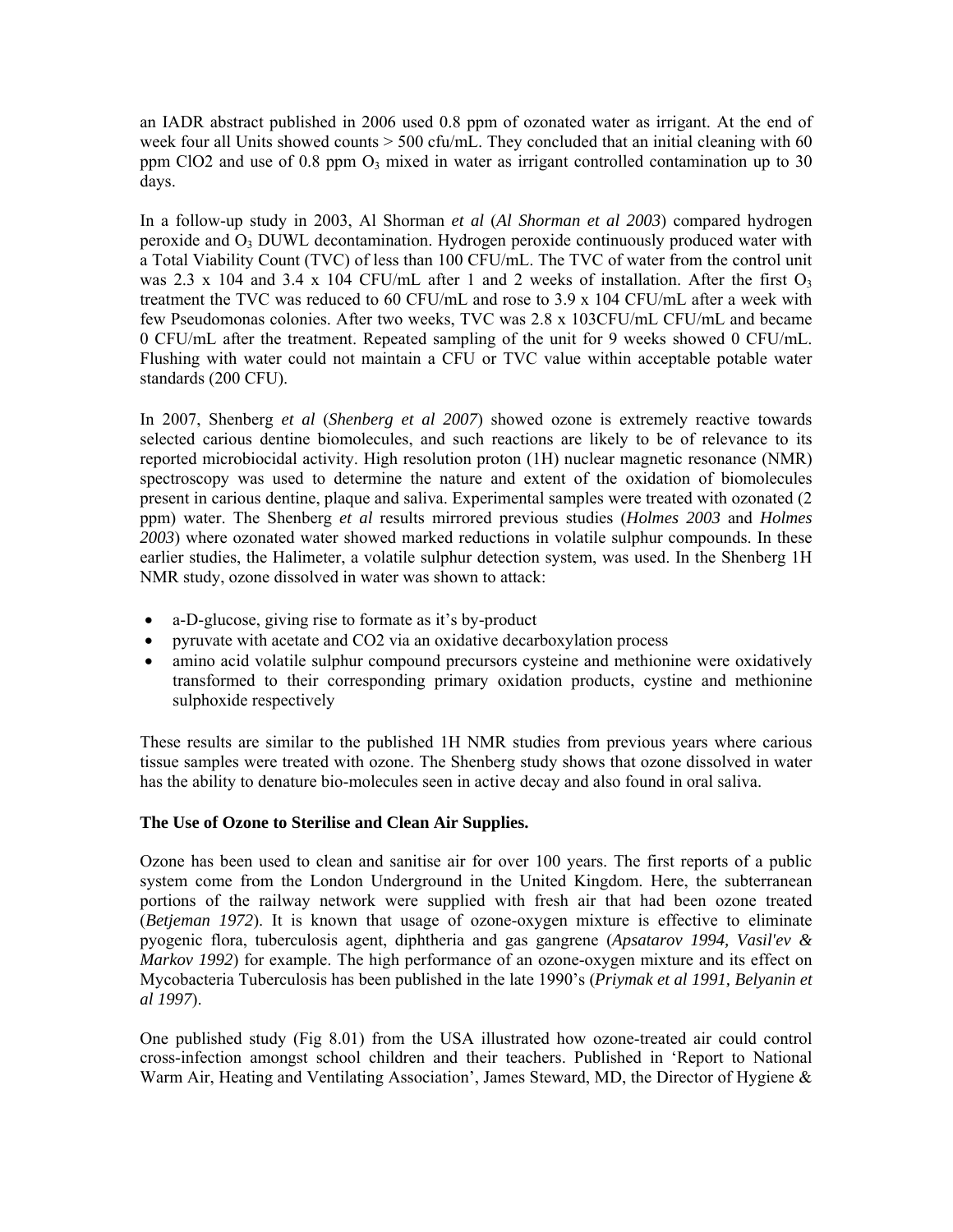E. S. Hallett, Chief Engineer, Board of Education, St. Louis examined the effect of ozone to control cross infection in air-born diseases.

experiments were made with ozonized air on cases approaching or at the crises period of the diseases where patients were able to inhale at all, they were at once relieved and successfully During the influenza epidemic in St. Louis, the most critical and advanced cases were transferred to an open air school, which made for high percentage of mortality. In one particular ward, carried through the crisis point.

sickness were observed and tabulated: Two schools were then used for an experiment, one with ozonated air and another with ordinary air. Both schools contained approximately the same number of rooms. The following cases of

| <b>Infection Type</b> | <b>Ozone-Treated Air</b> | <b>Untreated Air</b> |
|-----------------------|--------------------------|----------------------|
| <b>Tonsillitis</b>    | 13                       | 57                   |
| Sore Throat           | 24                       | 60                   |
| Colds                 | 46                       | 64                   |
| Headache              | 9                        | 66                   |
| Stomach ache          | 0                        | 25                   |
| Earache               |                          | 15                   |
| Toothache             | $\Omega$                 | 20                   |
| Indigestion           | $\Omega$                 | 9                    |
| Fever                 | 1                        | 49                   |
| The Grippe            | $\mathbf{\Omega}$        | 6                    |
| Pneumonia             | $\Omega$                 | 4                    |

Comparing the total days absent they found that in the school where ozonated air was used, the school children were absent, due to the foregoing cases of sickness, 475 school days, while in the school where ordinary air was circulated by means of the ventilating system, the school children were absent a total of 1,098 school days.

building to the extent of one part of ozone to one million parts of air, it effects approximately 100% purification. In five years that ozone has been used in the Public Schools of St. Louis, Steward and Hallett concluded; 'Thousands of lives would be saved every year if homes and schools were equipped with apparatus for the circulation of ozone. Injected with the air of the tuberculosis cases have been reduced by 50%, and in addition, other diseases have been materially reduced.'

#### **The Use of Ozone for Air and Surface Sterilisation.**

Ozone is a powerful germicidal as was first indicated by Frohlick. Its high germicidal activity is has been shown to be due to its oxidizing power. Ozone is extensively used for the sterilization of public water supplies, for the treatment of wounds in hospitals, and for various purposes of sterilization and preservation in agricultural industries.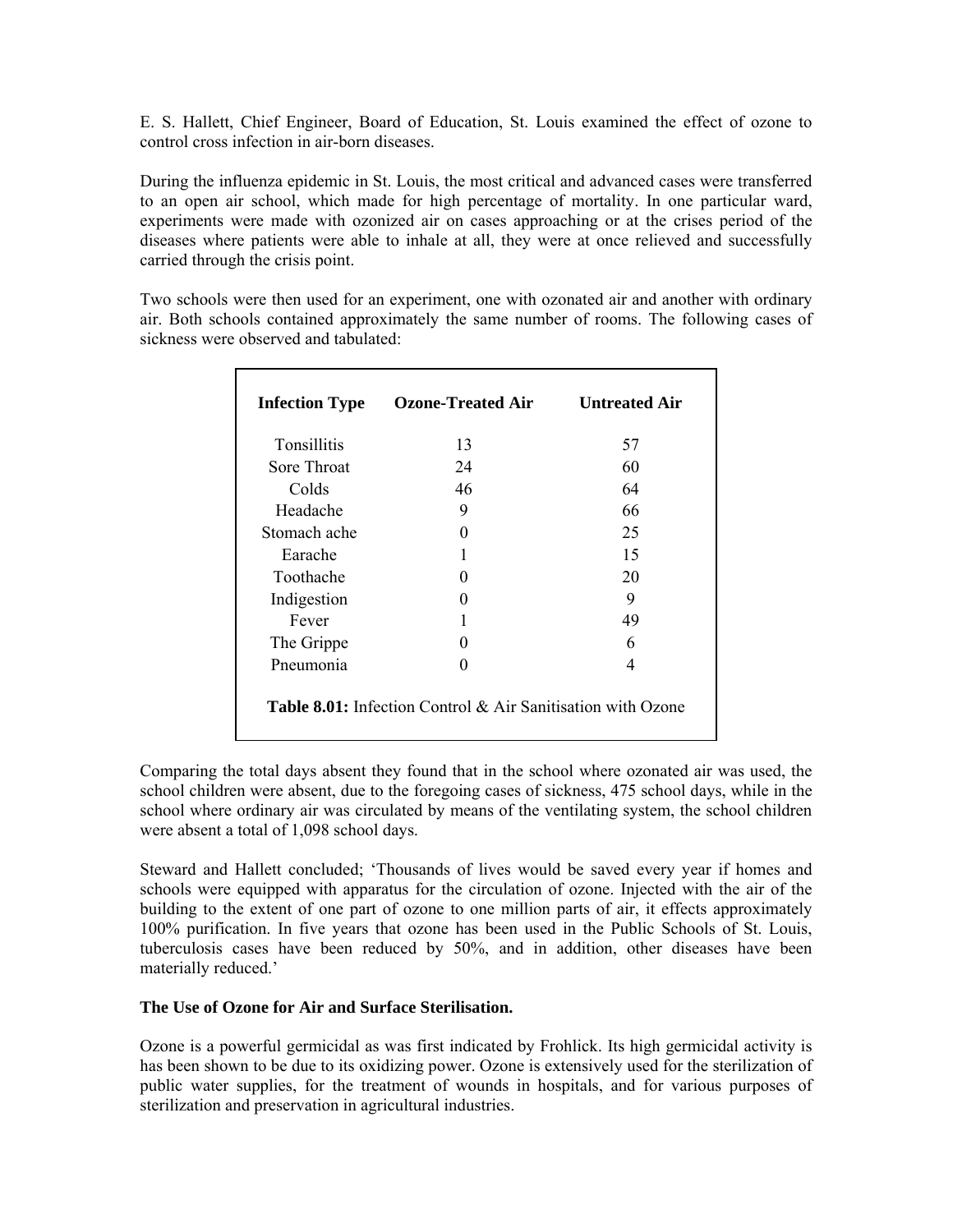Some sterilization is effected by ozonation of air, since a marked reduction is obtained in the bacterial count of the air which has actually passed through the ozone generator and subsequent action of the generated ozone on the ambient surrounding air.

| Ozone Concentration<br>mg/1 hr                                   | Time of ozonation<br>Minutes | Bacterial count<br>after 36 hrs.<br>incubation | Mortification<br>Percent<br>colonies |  |
|------------------------------------------------------------------|------------------------------|------------------------------------------------|--------------------------------------|--|
| 174.3                                                            | 0                            | $Ca$ 2-3000                                    | 00                                   |  |
| 174.3                                                            | 2                            | 60                                             | 98                                   |  |
| 174.3                                                            | 8                            | 15                                             | 99.5                                 |  |
| <b>Table 8.02:</b> Action of Ozone on Surface Cultures - E. coli |                              |                                                |                                      |  |

| Ozone Concentration<br>mg/1 hr                                              | Time of ozonation<br>Minutes | Bacterial count<br>after 36 hrs. incubation | Mortification<br>Percent<br>colonies |  |
|-----------------------------------------------------------------------------|------------------------------|---------------------------------------------|--------------------------------------|--|
| 174.3                                                                       | 0                            | 1126                                        | 00                                   |  |
| 174.3                                                                       |                              | 0                                           | 98.1                                 |  |
| 174.3                                                                       | 8                            | $\theta$                                    | 100                                  |  |
| <b>Table 8.03:</b> Action of Ozone on Surface Cultures - Bacilli Diphtheria |                              |                                             |                                      |  |

| Ozone Concentration<br>mg/1 hr                                  | Time of ozonation<br>Minutes | Bacterial count<br>after 36 hrs. incubation | Mortification<br>Percent<br>colonies |  |
|-----------------------------------------------------------------|------------------------------|---------------------------------------------|--------------------------------------|--|
| 174.3                                                           | $_{0}$                       | 840                                         | 98                                   |  |
| 174.3                                                           |                              | $\theta$                                    | 100                                  |  |
| Table 8.04: Action of Ozone on Surface Cultures, Staphylococcus |                              |                                             |                                      |  |

| Ozone Concentration<br>mg/1 hr                                        | Time of ozonation<br><b>Minutes</b> | Bacterial count<br>after 36 hrs .incubation | Mortification<br>Percent<br>colonies |  |
|-----------------------------------------------------------------------|-------------------------------------|---------------------------------------------|--------------------------------------|--|
| 174.3                                                                 | 0                                   | Ca 2000                                     | $\theta$                             |  |
| 174.3                                                                 | 2                                   | <b>Sterile</b>                              | 100                                  |  |
| <b>Table 8.05:</b> Action of Ozone on Surface Cultures- Streptococcus |                                     |                                             |                                      |  |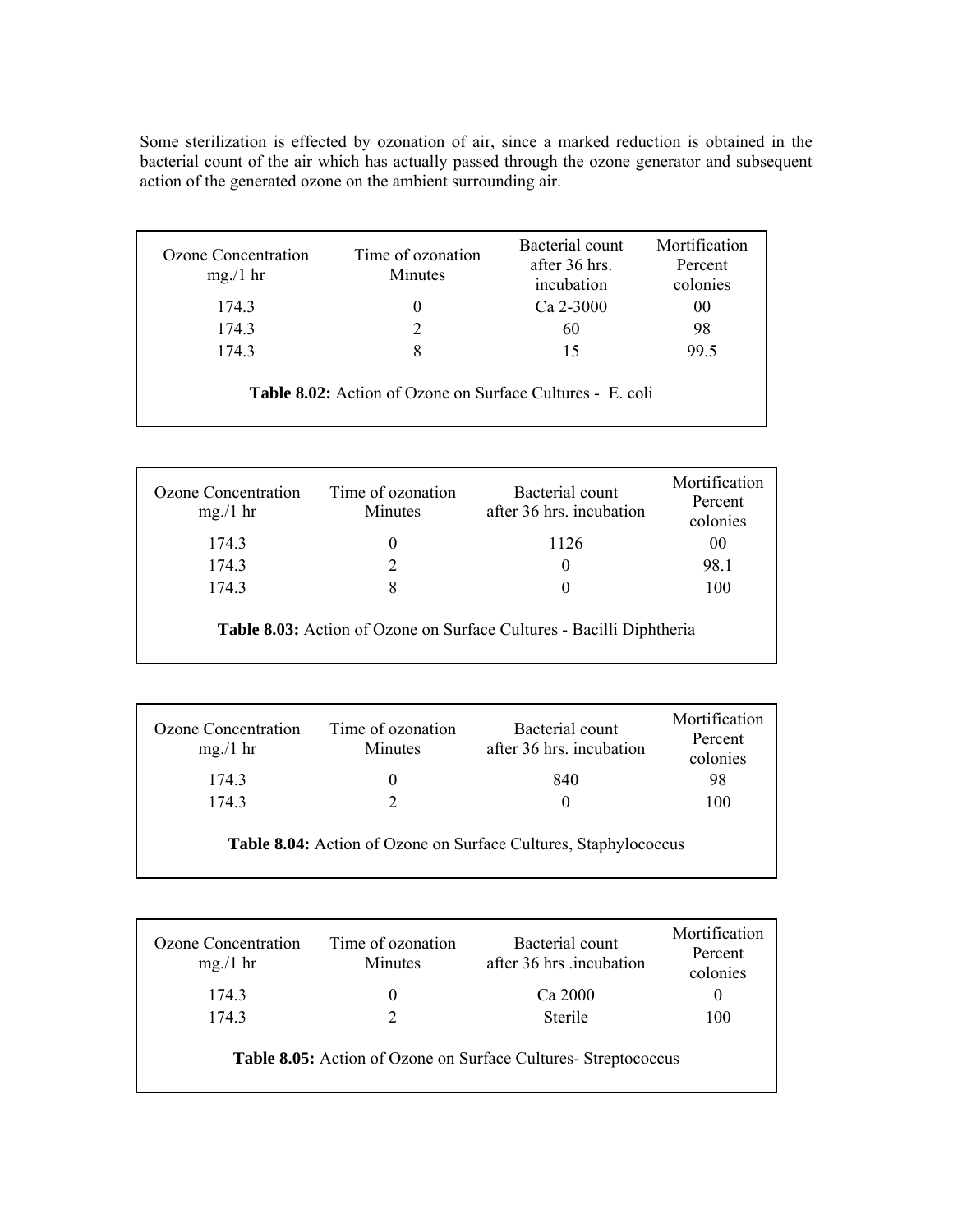These tables illustrate the oxidative power of ozone on bacterial colonies grown macroscopically and dried on a soil medium.

The first table shows a bacterial kill rate of 98% and 99% of the bacterium E. coli within two minutes and this confirms completely the results of Dr. Heise. It also gave evidence that the action of ozone is very intense on tall bacterial colonies six hours after inoculation.

In this study, other plates inoculated with dysentery, streptococcus, staphylococcus, ozonated 3-4 hours after vaccination were sterile alter two minutes.

The author concluded that '*According to the results of these experiments as shown in these tables*, *the disinfectory germical action of Ozone must be considered as most excellent and superior to other methods*'.

would have to be assessed on an individual basis. There are a number of industrial ozone units that produce a fine 'fog' of ozonated water. This is an ideal medium to sterilise a small to large room volume. Units could be developed for the dental practice market. Residual water vapour may be an issue in some settings, and each area

damage to the spore's inner membrane. Spores are exceptionally resistant to cleaning and A study in 2002 showed that ozone dissolved in water prevents the spread of infective spores. Young and Setlow (*Young and Setlow 2004*) determined that ozone does not kill spores by DNA damage. Rather, ozone seems to render the spores defective in germination, perhaps because of sterilisation methods. This paper illustrated the power of ozone to eliminate the most resistant infective bodies.

of application can be taken out of the animal setting and redesigned for the dental and medical In South Africa, a study is underway to examine the use of a small ozone generator to sterilise and de-odorise animal kennels. Each kennel area is supplied with a small generator that can be activated once the kennel area has be vacated. Preliminary studies are very promising. This type practice environment. Ozone is used extensively in the hospitality market to remove unwanted odours of animals and cigarette smoke. Small portable generators are used from room to room, and have been show to be very effective.

#### **A Suggested Solution to the Issue of Cross Infection Control.**

integrated approach to dental care. Indeed,  $O<sub>3</sub>$  would seem to offer the opportunity of unit sterilisation which is a very different approach to dental unit care. Ozonated water exceeds all current standards for water quality in DUWL's at high enough concentrations. The use of ozone as the method of disinfection would offer the best solution as part of an

Many dental units incorporate a bottled water delivery system, where filtered, purified and sterile water can be fed direct into the dental unit. If this water were to be further ozone treated on a continuous process, the formation of the biofilm would be eliminated, and issues of cross infection of a population of immunocompromised patients addressed.

ozone in the USA for air sterilisation is subject to debate, as certain US States consider ozone to The studies that have looked at air sterilisation suggest that air-born infections can be dramatically reduced and eliminated by ozone treating air supplies, either directly into the airconditioning system, or as self-contained ozone generators in discrete room volumes. The use of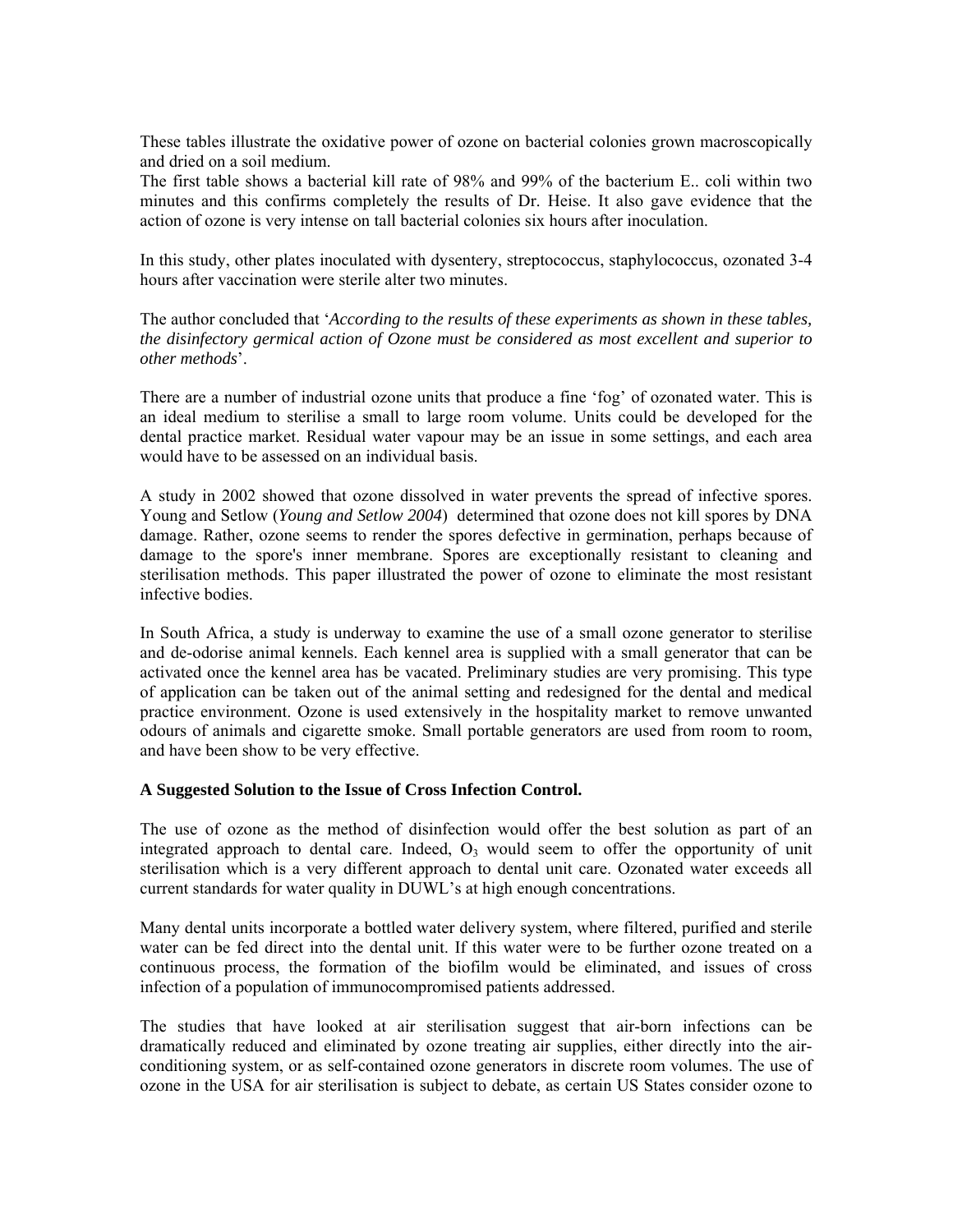be a pollutant and a dangerous gas. This suggests a great deal of education needs to be carried out before the dental and medical profession can move forward.

As a final word of caution, the effect of sterile air on the herd immunity should be commented on. In today's so-called modern society, the incidence of asthma and bronchial-related illness and disease is on the increase.

It is not uncommon, especially in the USA for a family unit to live in an environmentally controlled home unit; to move through a closed environment into the garage and into a vehicle, that contains another environmentally controlled environment and then to drive and exit into the shopping mall, restaurant or office, where the same environmentally controlled surrounding and air are created. The potential for infection is reduced to near zero. But so to is the development of immunity for this and thousands of similar family units, so that the overall herd immunity reduces to a point where viruses and respiratory infections become serious life-threatening infections, not just a sniffley runny nose. The old practice of the mumps or measles party has been abandoned in favour of isolation, and avoidance of the infection. At some point in time, 'healthy' infections needs to be addressed and accepted back into the community.

### **Units Available for Water Sterilisation from Lime Technologies Holdings Limited.**

There are many papers that suggest the frequent usage of ozonated water will improve oral hygiene, health and has many other uses, from sterilization of tooth brushes, dentures to surface sterilization such as wounds and suture lines, and disinfection of work surfaces.



T-WSU3 is supplied with a 110-240 V AC power adaptor that supplies 12V DC to the The unit. Fuse protection and an internal one-way valve add protection to the unit against water ingress by siphoning.

The LT-WSU3 unit is manufactured by Lime Technologies Holding Limited and distributed through their network of agents and distributors. It costs 280 Euros.

Ambient air is compressed and taken through a drier unit that typically gives a year's working Lime Technologies specifications. Operation is very simple, and power can be from the included mains power supply, or as optional extras, a car 12V DC connection or a solar array for use in time in humid conditions. From the drier unit, air is taken through a 1gm ozone generator built to remote areas.

The ability to use this unit away from mains supply makes the LT-WSU3 unit the unit of choice to prevent water born infections in remote areas and when camping. The auto-sensing power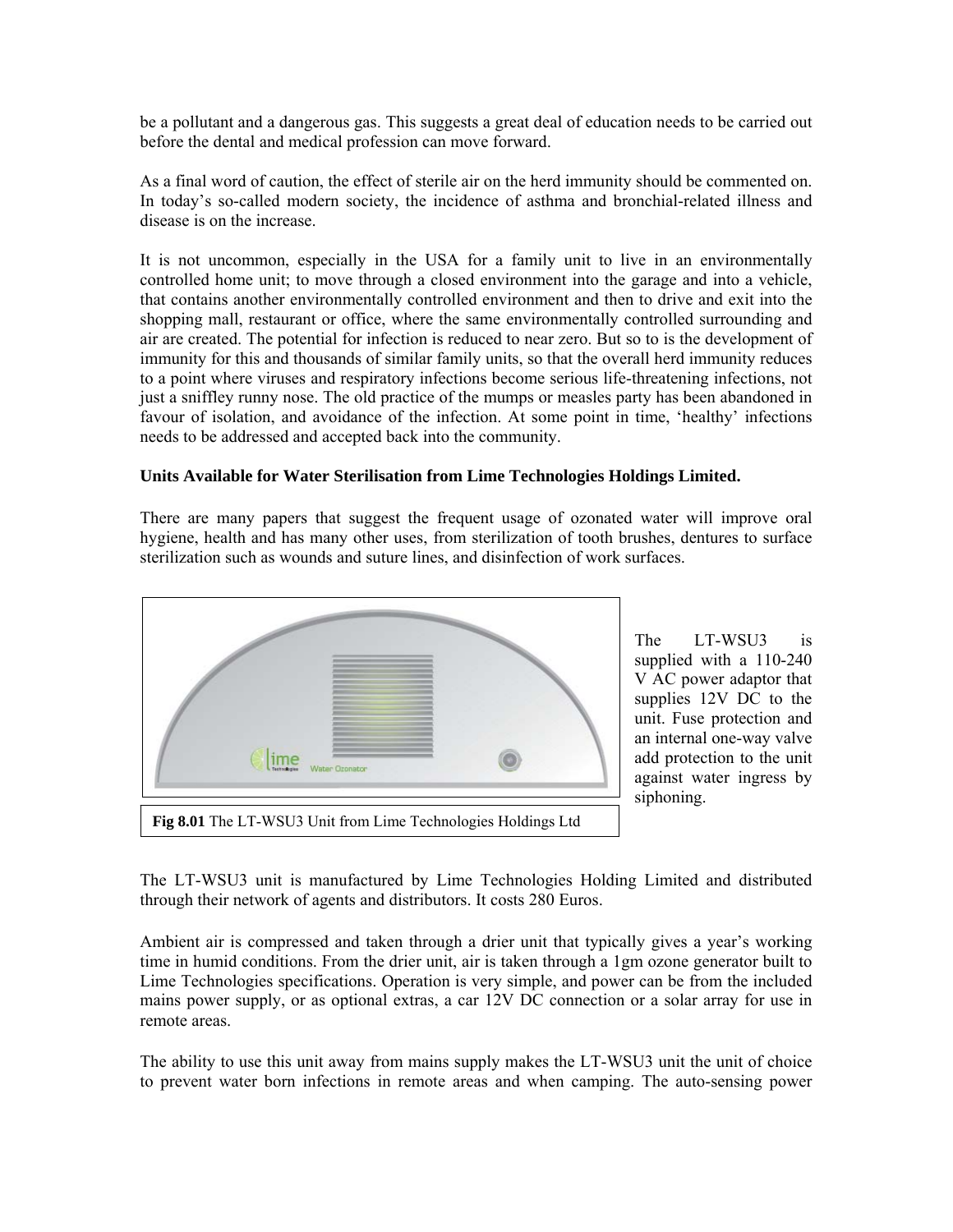supply allows the owner to make pure sterile water when on holiday in any location where water quality is questionable.

An alternative system is the TherOzone Unit, manufactured in the USA. This is based on the Soda Stream principle, where ozone is injected under pressure into a 1 litre bottle. At 3900.00 US \$ it represents a sizable investment. This is similar to a design by O3 in South Africa. Ozone injection systems in a closed system such as these have a short ozone-water contact time. A concern is that these may be too short to give reasonable ozone levels in water.

# Units Available for Air Sterilisation from Lime Technologies Holdings Limited.



**Fig 8.02.** The LT-RAS3 from Lime Technologies Holdings Ltd

The LT-RAS3 unit is a self-contained air steriliser unit. The LT-RAS3 can be wall mounted, placed on a table or shelf top.

It is supplied complete with an auto-sensing 110-240 VAC Mains Power Supply Unit that supplies 12 VDC to the unit.

One timer controls the time on, and the second, the time off. Two timers make the setting up of the LT-RAS3 simple. Periodic servicing by the customer is required to keep the ozone generator free from dust and debris build-up.

It costs 275.00 Euros direct from Lime Technologies Limited, www.limetechnologies.net

#### **Conclusion.**

Ozone has been shown not to interfere with dental material bond strengths, and there is evidence that it may increase material retention (Abu-Naba'a et al 2004, Campbell et al 2003).

Bocci (*Bocci 1994*) has emphasised that the potential toxicity of O<sub>3</sub> should not preclude its employment for medical, dental & veterinary purposes. This statement has been echoed by thousands of health professionals who use ozone in clinical practices around the world, and millions of patients that have been treated. The results of these studies show that ozone reduces the necessity for filling materials of unknown long-term potential toxicity.

The use of ozone as the method of disinfection would offer the best solution as part of an integrated approach to dental care. Indeed,  $O<sub>3</sub>$  would seem to offer the opportunity of unit sterilisation which is a very different approach to dental unit care. Ozonated water exceeds all current standards for water quality in DUWL's at high enough concentrations.

Gaseous ozone has long been observed to remove unwanted odours from air and fabrics, without damaging fabrics, for example, in home and hospitality settings. The paper by Destaillats et al in 2006 (*Destaillats et al 2006*) examined the chemical pathways of how ozone removes nicotine desorption from surfaces.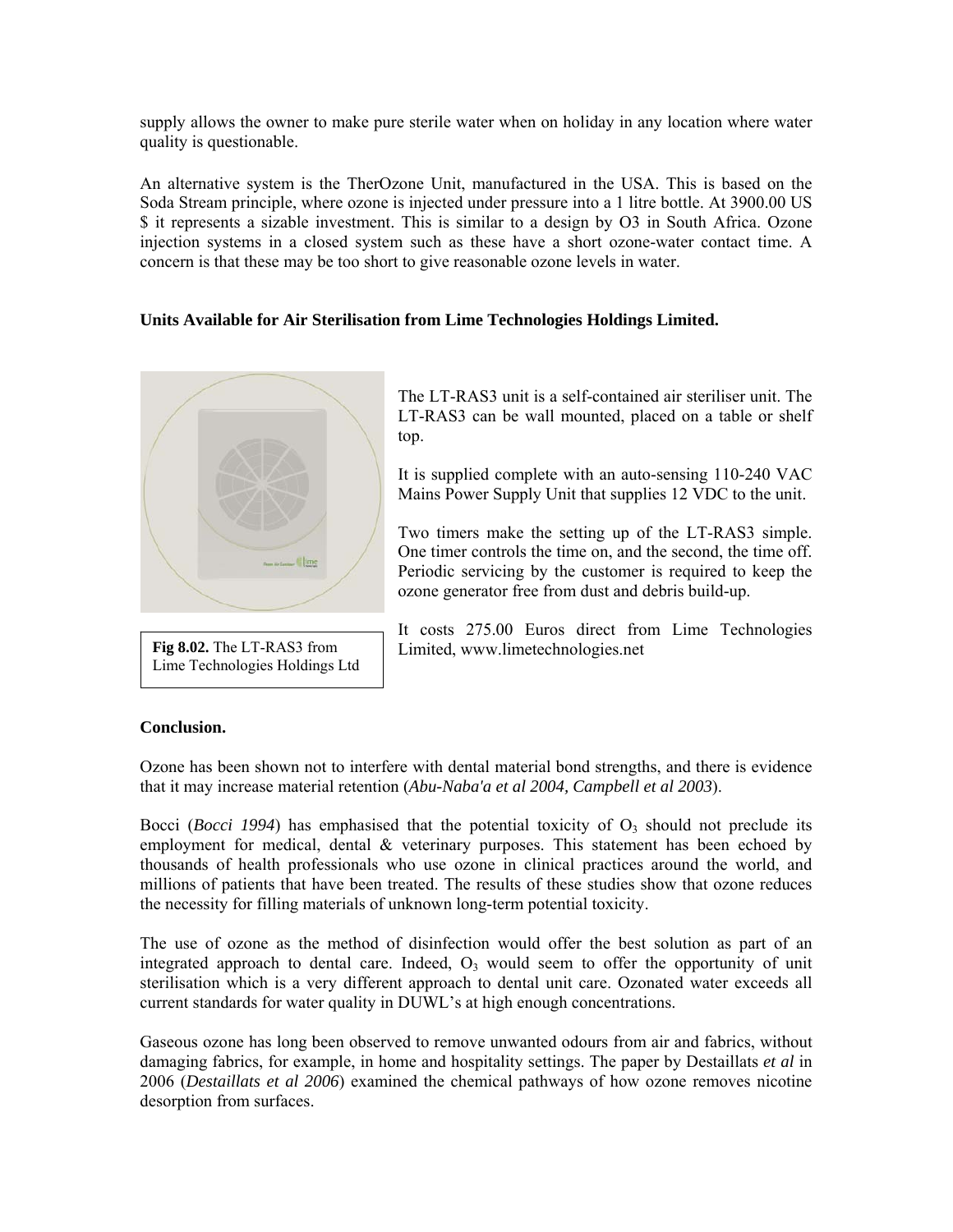As part of a dental treatment unit, ozone can easily be integrated into routine dental care. This aspect of dental and health care has been reported in previous papers by Holmes J Lynch E and Filippi A.

#### **: References**

 **to 06.02, © Dr Julian Holmes, 2008. Tables 8.01 – 8.05 © Kleinmann H, ???? Figures 08.01**

Al Shorman, Abu-Naba'a, Coulter W, Lynch E. Ozone, An Effective Treatment For Dental Unit Water Lines. IADR Abstract 2002.

Al Shorman, Abu-Naba'a, Coulter W, Lynch E. Primary Colonization of DUWL by P. aeruginosa and its Eradication by Ozone. IADR Abstract 2003.

**igio AC.** Clasificación **Arteaga ME, Molerio J, Bada A, González B, Zamora Z, Rem** toxicológica del OLEOZON®", Revista CENIC Ciencias Biológicas, 32(1):57-59, 2001.

Arteaga ME, Moleiro J, Zamora Z, Bada AM, González B, Remigio AC. Evaluación del Oleozon® en ensayo de Toxicidad de Clases. OZ-P-130.

Apsatarov EA. Ozontherapy for Localised Lung Infection. Апсатаров ЭА Лечение озоном местой хирургической инфекции. Применение озона в медицине: Тез. респ. конф., Алматы (1993)

Barbeau J, Nadeau C. Dental unit waterline microbiology: a cautionary tale. J Can Dent Assoc. 1997 Nov:63(10):775-9.

Baysan A, Lynch E. Management of root caries using ozone in-vivo. Journal of Dental Research 2001: 80:37

Belyanin II. Effect of Blood Ozonization on the course of Progressive Tuberculosis of the Lungs Associated with Diabetes Mellitus. Barbeau J. Waterborne biofilms and dentistry: the changing face of infection control. J Can Dent Assoc. 2000 Nov:66(10):539-41.

Betjeman J. London's Historic Railway Stations, 1972: ISBN 1 85414 254 2

Bocci V. Autohaemotherapy after treatment of blood with ozone, a reappraisal. Int Med Res 994: 22: 131-144. 1

Bocci V. Ozone as a bioregulator. Pharmacology and toxicology of ozone therapy today. J Biol Regul Homeost Agents 1996: 10: 31-53

Brauner A. Clinical studies of therapeutic results from ozonized water for gingivitis and periodontitis. Zahnarztl Prax 1991: 42:48-50.

**Campbell D, Hussey D, Cunningham L, Lynch E.** Effect of Ozone on Surface Hardness of Restorative Materials. IADR Abstract 2003.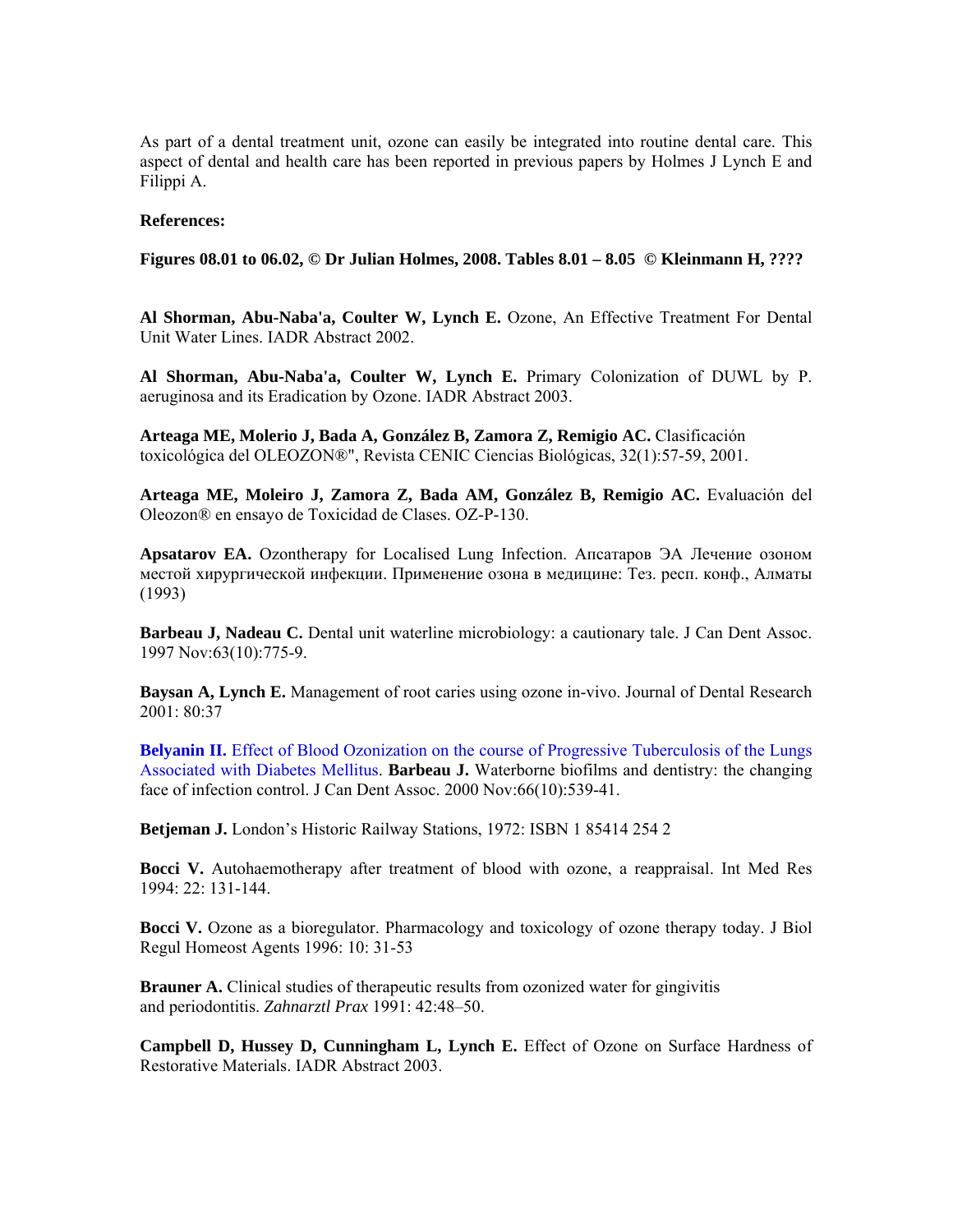**Cardon BE, Eleazer PD, Miller RD, Staat RH.** Low concentration ozone treatment insufficient to control DUWL biofilm. IADR Abstract 0714, 2002.

Casas M, Conde B, Ramos F. Our Experiences in the use of Ozone Therapy in the Elderly.

Chahverdiani B, Thadj-Bakhche A. Ozone treatment in root canal therapy. Introduction and general discussion. Acta Med Iran. 1976:19(3):192-200.

**hang H, Fulton C, Lynch E.** Antimicrobial Efficacy of Ozone on Enterococcus faecalis. IADR **C** Abstract 2003.

**laxson AWD, Smith C, Turner MD.** Oxidative modification of salivary biomolecules with **C** therapeutic levels of ozone. *J Dent Res* 2002: 81:A-502.

**lifford C**. Reversal of Caries Using Airbrasion and Ozone- Nine Month Results. IADR Abstract **C** 2004

Cobb CM, Martel CR, McKnight SA 3rd, Pasley-Mowry C, Ferguson BL, Williams K. How does time-dependent dental unit waterline flushing affect planktonic bacteria levels? J Dent Educ. 2002 Apr:66(4):549-55

**ruz C, Menéndez S, Martínez ME, Clavera T.** Application of Ozonised Oil in the Treatment **C** of Alveolitis.

Destaillats H, Singer BC, Lee SK, Gundel LA. Effect of ozone on nicotine desorption from model surfaces: evidence for heterogeneous chemistry. Environ Sci Technol. 2006 Mar 15;40(6):1799-805.

Díaz M, Gavin J, Hernández F, Ledea O, Moleiro J. "1H NMR Study of methyl linoleate Ozonation", Ozone Sci. & Eng., 2002.

Díaz M, Hernández F, Alvarez I, Vélez H, Ledea O, Molerio J. "1H-NMR studies of the ozonation of methyl oleate", Boletín de la Sociedad Chilena de Química, 42(3):349-353, 1997.

Díaz M, Hernández F, Alvarez I, Velez H, Ledea O, Moleiro J. "La espectroscopía de resonancia magnética nuclear protónica en el seguimiento de la reacción del ozono con los ácidos grasos insaturados", Revista CENIC Ciencias Químicas, 29:89 93, 1998.

Díaz M, Lezcano I, Molerio J and Hernández F. "Spectroscopic characterization of ozonides with biological activity", Ozone Sci. & Eng., 23(1):35-40, 2001.

**Durnovo F, Kinyapina I, Kontorschikova C.** Ozone Influence on Pro-Inflammatory Process in Maxillo-Facial Part of Head and Neck.

Ebensberger U, Pohl Y, Filippi A. PCNA-expression of cementoblasts and fibroblasts on the root surface after extraoral rinsing for decontamination. *Dent Traumatol* 2002: 18:262–266.

**ernández S, Quinsan C, Menéndez S, Gómez M.** "Evaluación mutagénica del aceite **F**ozonizado administrado intragástricamente", Revista CENIC Ciencias Biológicas, 20(1-2-3):14- 16, 1989.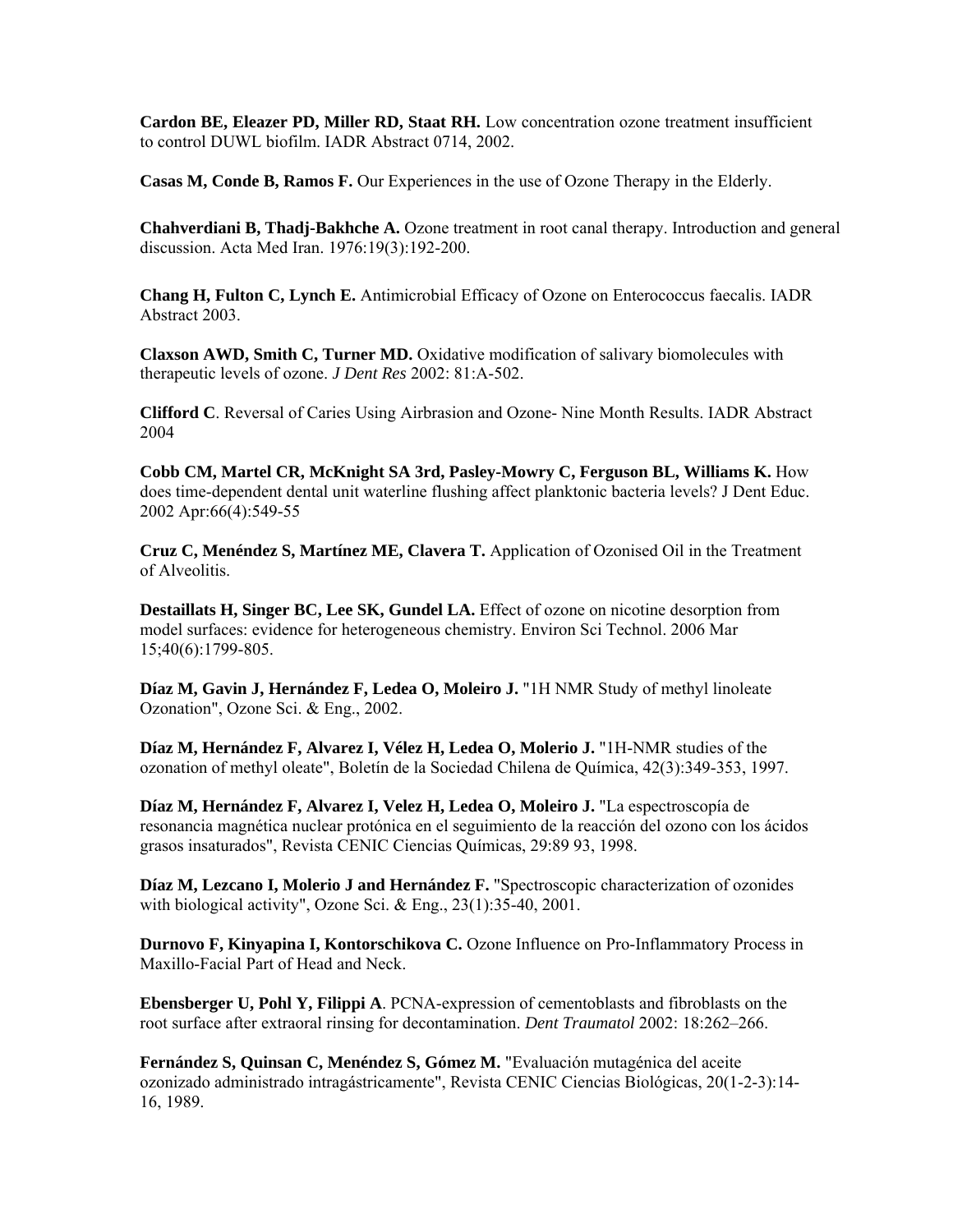**Fernández SI, Quinzan C, Menéndez S, Gómez M.** "Estudio en animales de experimentación de posibles efectos teratogénicos y mutagénicos por vía intraperitoneal e intramuscular", Revista ENIC Ciencias Biológicas, 20(1-2-3):45-47, 1989. C

treatment solution on composite-dentin shear bond strengths. J Clin Dent. 2004:15(1):28-32. **rohlick F von Fraunhofer JA, Kelley JI, DePaola LG, Meiller TF.** Effect of a dental unit waterline

Gell A, Pérez O, Lastre M. "Ozonoterapia en gerbils infectados experimentalmente con Giardia lamblia", Revista CENIC Ciencias Biológicas, 20(1-2-3):55-58, 1989.

y a productos vegetales contaminados con este hongo", Revista CENIC Ciencias Químicas, 20(1--3):118-121, 1989. 2 **González M, Molerio J.** "Evaluación de la acción fungicida del ozono frente a Aspergillus flavus

resistant Strains of Bacteria. OZ-P-061. **Gutiérrez M, Lezcano I, Sánchez E, Baluja C.** Ozone Inactivation Kinetic of Antibiotic Multi-

ozonizado", Revista CENIC Ciencias Biológicas, 20(1-2-3):5-8, 1989. **Hernandez F, Moleiro J, Fernandez I, Regüeiferos MG.** "Estudio in vitro del Lipofundin S-20

**Holmes J.** Management of Volatile Sulphur Compounds with Ozone. ISBOR 2003

Holmes J. The use of Ozonated Water as a Mouth Rinse to Reduce Bad Breath. IADR, 2003

Holmes J. Ozone – an Overview: Part 1 & Part 2. Published 2005

Holmes J. Ozonoids and Omega 3, 6 and 9 Fatty Acids in Skin Care: an Innovative Perspective. WWW LTH February 2006.

**Holmes J.** Application of Modern Chemistry to Historical Uses of Vegetable and Plant Extracts. WWW LTH, February 2006.

**Holmes J.** A New Dental Practice. WWW LTH, January 2007.

**Holmes J.** Changes in Dental Care. WWW LTH, January 2007.

**Holmes J.** Dental Unit Water Lines (DUWL's) – A Review of The Problem & Solutions. WWW LTH, 2007.

WWW LTH March 2007. **Holmes J.** Treatment of the Erupting Dentition – A Review and a New Treatment Protocol.

**Holmes J.** New Research into Skin Care. WWW LTH, January 2007.

Holmes J. Ozone, Ozonoids and Omega 3, 6 and 9 Fatty Acids in Skin Care: an Innovative Perspective. WWW LTH, April 2007.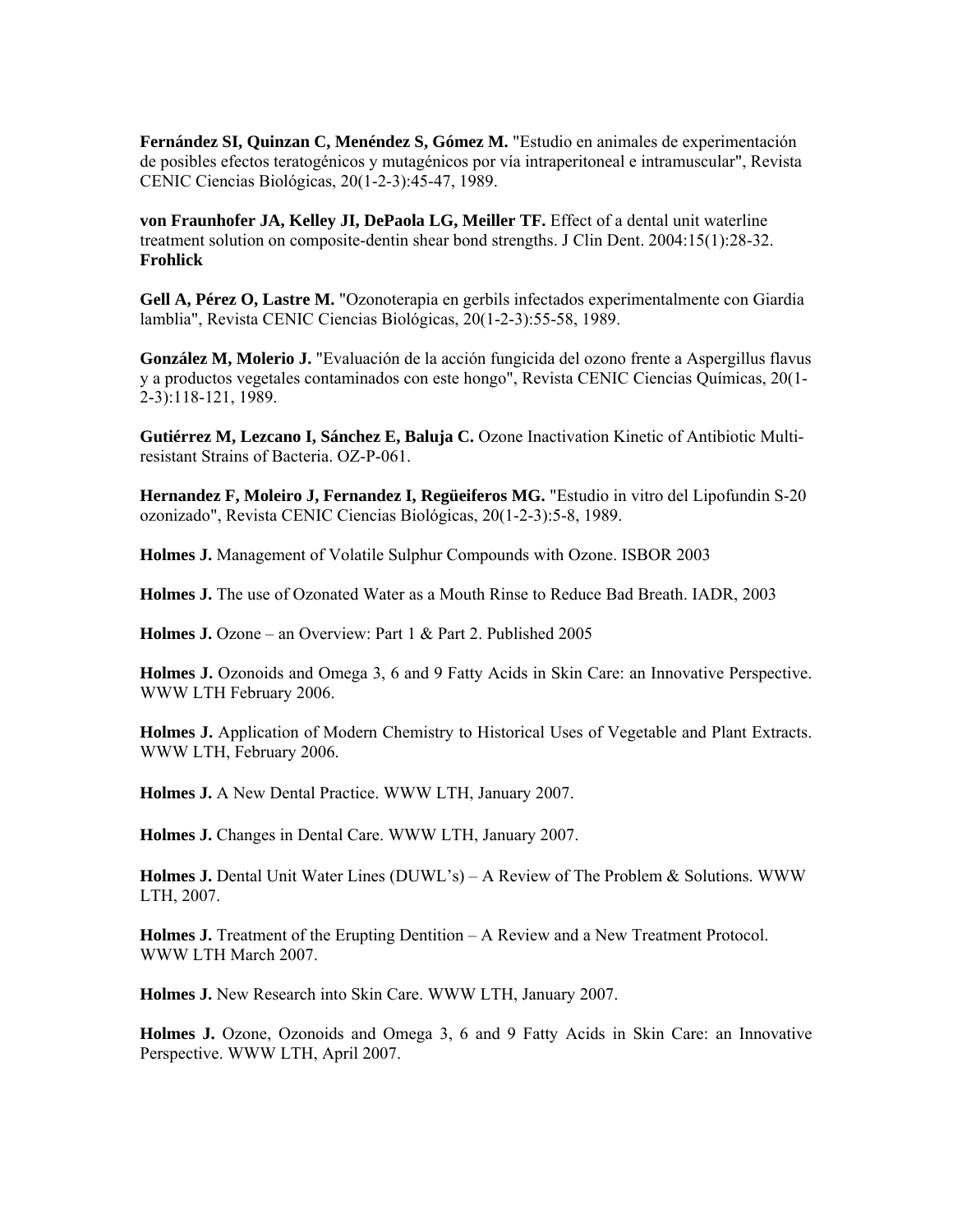**Holmes J.** Honey - Rediscovering Natural Additives for Skin Treatment. WWW LTH, April 2007.

**Holmes J, Grootveld M, Smith C, Claxson AWD, Lynch E.** Bleaching of Components Responsible for Extrinsic Tooth Discoloration by Ozone. IADR Abstract 2003.

**Holmes J, Lynch E.** Modern Dental Care: Published 2005.

Holmes J, Lynch E: Modern Management of Caries. Lecture Series,: 2003 - 2008

**ardines D, Ledea O, Zamora Z.** Dicarboxylic Acids and their Origins in the Oral **J** Administration of Oleozon®. OZ-P-128.

Jardines D, Ledea O, Zamora Z. "Triglicéridos insaturados ozonizados como precursores de ácidos dicarboxílicos urinarios de ratas Wistar", Revista CENIC Ciencias Químicas, 32(2):65-69, 2001.

en ratas tratadas con oleozon por vía oral", Revista CENIC Ciencias Químicas, 29(2):79-84, 1998. **Jardines D, Zamora Z, Correa T, Rosado A, Moleiro J.** "Perfil de ácidos orgánicos urinarios

Caustical Analysis. **Jiménez I, Aguiler G, Moro R, Torrez EL, Domínguez P.** The use of Ozone in Medicine.

**Kleinmann Hans** (In "Personal Notes", Authority:, MD, German Research Authority.)

**night JS, Davis SB, McRoberts JG.** The effect of a dental unit waterline treatment regimen on **K** the shear bond strength of resin-based composite. J Am Dent Assoc. 2001 May:132(5):615-9

dental unit waterline. Jpn J Infect Dis. 2004 Apr:57(2):52-4 **Kohno S, Kawata T, Kaku M, Fuita T, Tsutsui K, Ohtani J, Tenjo K, Motokawa M, Tohma Y, Shigekawa M, Kamata H, Tanne K.** Bactericidal effects of acidic electrolyzed water on the

Ozonized Sunflower Oil (OLEOZON®), Ozone Sci. & Eng., 23(2):121-126, 200). **Ledea O, Correa T, Molerio J, Jardines D, Escobar M, Rosado A.** "Volatile Components of

compuestos polares presentes en el OLEOZON", Revista CENIC Ciencias Químicas, 31(3):195-202, 2000. **Ledea O, Escobar M, Rosado A, Correa T, Jardines D, Molerio J.** "Determinación de los

metilo por CG-EM", Revista CENIC Ciencias Químicas, 28:139-140, 1997. **Ledea O, Jardines D, Moleiro J.** "Nuevo método para el análisis de ozónidos del oleato de

Ledea O, Moleiro J, Díaz M, Jardines D. "Análisis de ozónidos y compuestos peroxídicos en la ozonización de oleato de metilo", Revista CENIC Ciencias Químicas, 29(2):75-78, 1998.

Legrá G, Turrent J, Menéndez S, Luis M. Experiences with Ozone Therapy in the Sutton Disease (Peridentitis Mucous Necrotica Recurrens). A Case Report.

**Lemus L, Ordaz E.** Application of Oleozon in the Treatment of Subprosthesis Stomatitis.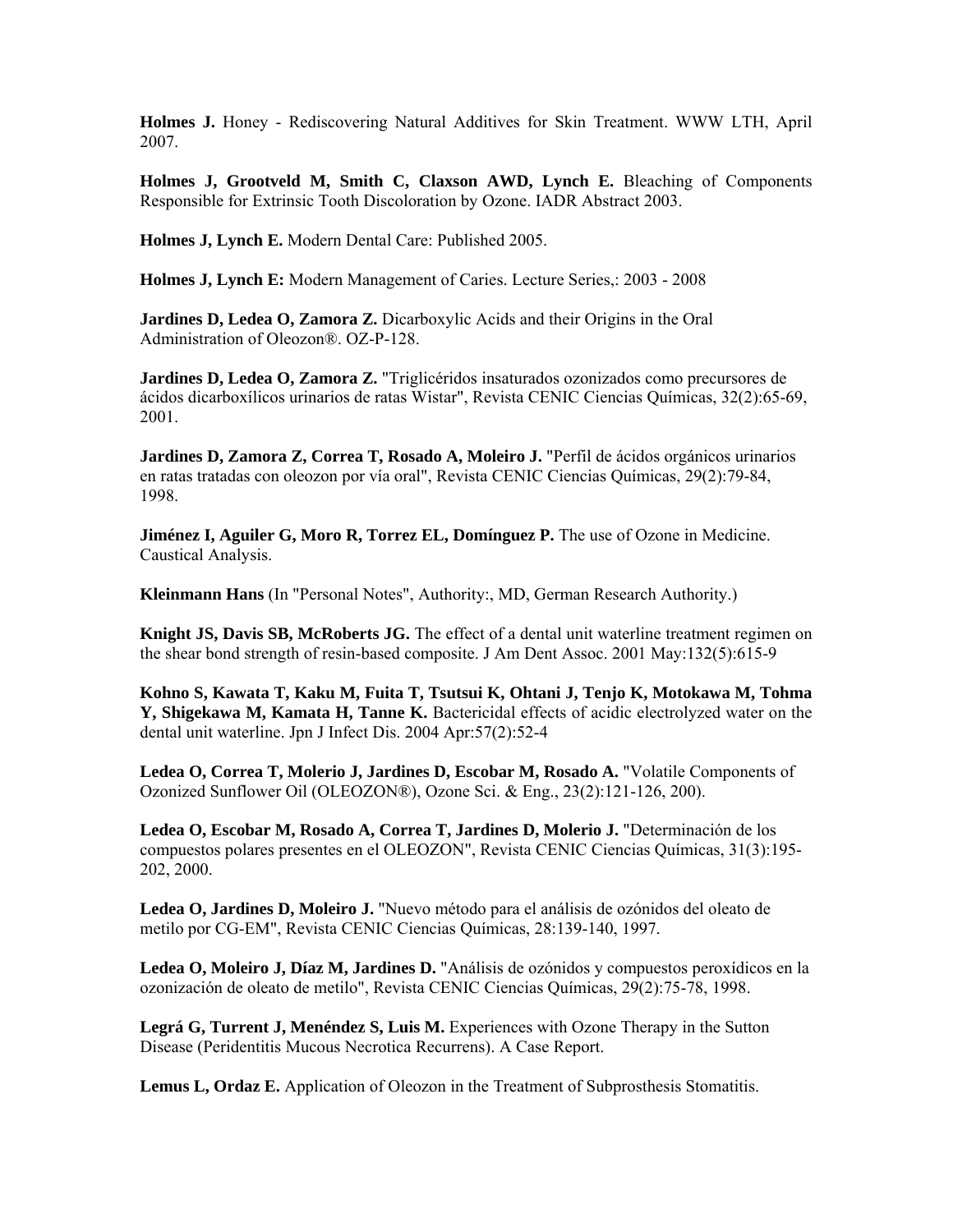**Lemus L, Ordaz E, Rodríguez E.** Application of Oleozon in the Treatment of Subprosthesis Stomatitis.

Lynch E, Grootveld M, Holmes J, Silwood CJ, Claxson AWD, Prinz J, Toms H. 1H NMR Analysis of Ozone-treated Grapeseed, Olive, and Sunflower Seed Oils. IADR Abstract 2003

**Lukinikh LM, Kosjuga SY.** The use of Ozone for the Intensification and Optimization of Oral Hygiene.

**Maslennikov O, Budilin S, Filatov D.** Ozone Therapy in Clinical Practice

Matsamura K, Ikumi K, Nakajima N, et al. A trial of regeneration of periodontal ligament around dental implants. *J Dent Res* 2002: 81:A-101.

Menéndez S, Falcón L. "Ozonized sunflower oil in the treatment of tinea pedis", Mycoses, 44, 2001.

O, Moya S, Landa N, Hernández C, Fernández LA, Díaz M, Gómez M, Jardines D, Aquino **, Mora C, Pérez C.** Registro Sanitario sobre la Application del Aceite de Girasol Ozonizado **A Menéndez S, Moleiro J, Díaz W, Lezcano I, León FL, Ledea O, Falcón L, Simón RD, Pérez** Oleozon® en la Epidermofitosis®". OZ-P-132.

Molinari JA. Dental unit water contamination. Compend Contin Educ Dent. 1999 Apr:20(4):358-62

DNA from periodontal pathogenic bacteria in biofilm obtained from waterlines in dental units. New Microbiol. 2004 Oct:27(4):391-7. **Montebugnoli L, Sambri V, Cavrini F, Marangoni A, Testarelli L, Dolci G.** Detection of

of dental water quality management procedures. J Am Dent Assoc. 1997 Sep:128(9):1235-43. **Murdoch-Kinch CA, Andrews NL, Atwan S, Jude R, Gleason MJ, Molinari JA.** Comparison

Aug: $19(4)$ :240-6. **Nagayoshi M, Fukuizumi T, Kitamura C, Yano J, Terashita M, Nishihara T.** Efficacy of ozone on survival and permeability of oral micro-organisms. Oral Microbiol Immunol. 2004

Nagayoshi M, Kitamura C, Fukuizumi T, Nishihara T, Terashita M. Antimicrobial effect of ozonated water on bacteria invading dentinal tubules. J Endod. 2004 Nov:30(11):778-81.

vías digestivas de ratones tratados con aceite ozonizado", Revista CENIC Ciencias Biológicas, 0(1-2-3):23-24, 1989. 2 **Noa M, Hernández F, Herrera M, Menéndez S, Capote A, Aguilar C**. "Estudio histológico de

**O'Donnell MJ, Shore AC, Coleman DC.** A novel automated waterline cleaning system that facilitates effective and consistent control of microbial biofilm contamination of dental chair unit waterlines: a one-year study. J Dent. 2006 Oct:34(9):648-61. Epub 2006 Jan 24.

**Ozone: The Revolution in Dentistry.** Copenhagen: Quintessence Publishing, 2004:155–164, ISBN 18-5097-08-82.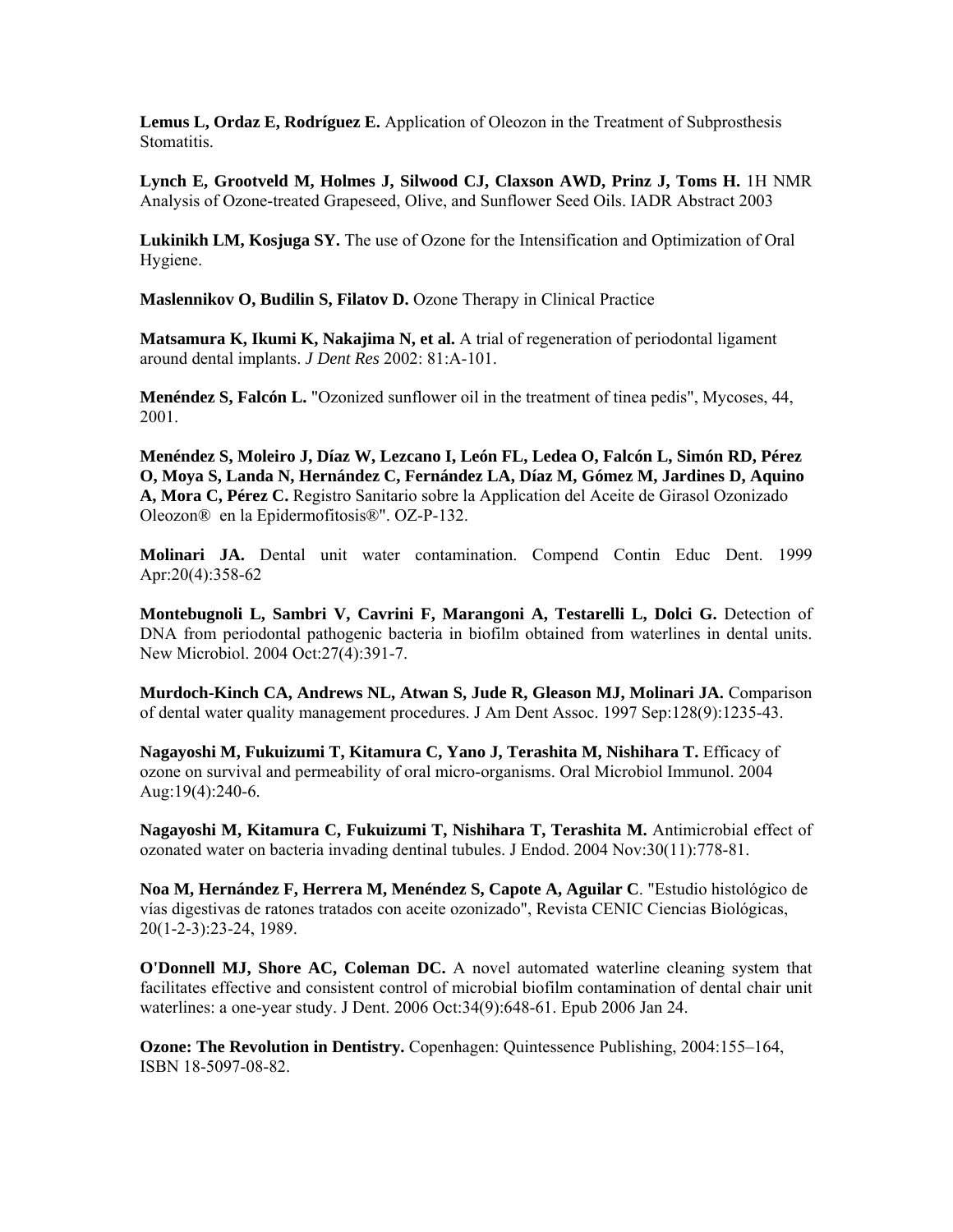Pankhurst CL. Risk assessment of dental unit waterline contamination. Prim Dent Care. 2003 Jan:10(1):5-10

treated dental unit waterlines. Oral Surg Oral Med Oral Pathol Oral Radiol Endod. 2004 Jul:98(1):40-4. **Porteous NB, Redding SW, Jorgensen JH.** Isolation of non-tuberculosis mycobacteria in

**PubMed.** Dental waterline safety questioned on national TV. Iowa Dent J. 2000 Jan:86(1):14.

Putnins EE, Di Giovanni D, Bhullar AS. Dental unit waterline contamination and its possible implications during periodontal surgery. J Periodontol. 2001 Mar:72(3):393-400

Puttaiah R and Lin S. Evaluation of ozonated water for controlling dental treatment water contamination IADR Abstract 1371, 2006.

**Priymak AA**, et al, 1991.

**ogers G.** Ozone and The Politics of Medicine **R** Shenberg J, Blackburn JC, Silwood CJ, Grootveld MC. Ability of Therapeutic Ozonated Water to Oxidatively Consume Biomolecules. IADR Abstract 1876, 2007

Steward J, Hallett ES. Report to National Warm Air, Heating and Ventilating Association ??date & reference

**Sorokina S, Lukinych L.** Ozone Therapy as a Part of a Complex Treatment of a Paradontium Disease.

Solutions during Treatment of Inflammatory Diseases of Paradontium. **Sorokina S, Zaslavskaja M.** A Comparative Study of a Bactericidal Activity of Ozonized

Szymanska J. Exposure to bacterial endotoxin during conservative dental treatment. Ann Agric Environ Med. 2005:12(1):137-9

**Szymanska J.** Evaluation of mycological contamination of dental unit waterlines. Ann Agric Environ Med. 2005:12(1):153-5

Ann Agric Environ Med. 2006:13(2):313-7 **Szymanska J.** Antifungal efficacy of hydrogen peroxide in dental unit waterline disinfection.

biocides on enamel bond strengths. Gen Dent. 2001 Jul-Aug:49(4):421-5. **Taylor-Hardy TL, Leonard RH Jr, Mauriello SM, Swift EJ Jr.** Effect of dental unit waterline

**Vasil'ev IT, Markov IN**, 1992.

Wirthlin MR, Marshall GW Jr, Rowland RW. Formation and decontamination of biofilms in dental unit waterlines. J Periodontol. 2003 Nov:74(11):1595-609.

**Yamayoshi T, Tatsumi N.** Microbicidal effects of ozone solution on methicillinresistant *Staphylococcus aureus. Drugs Exp Clin Res* 1993: 19:59–64.